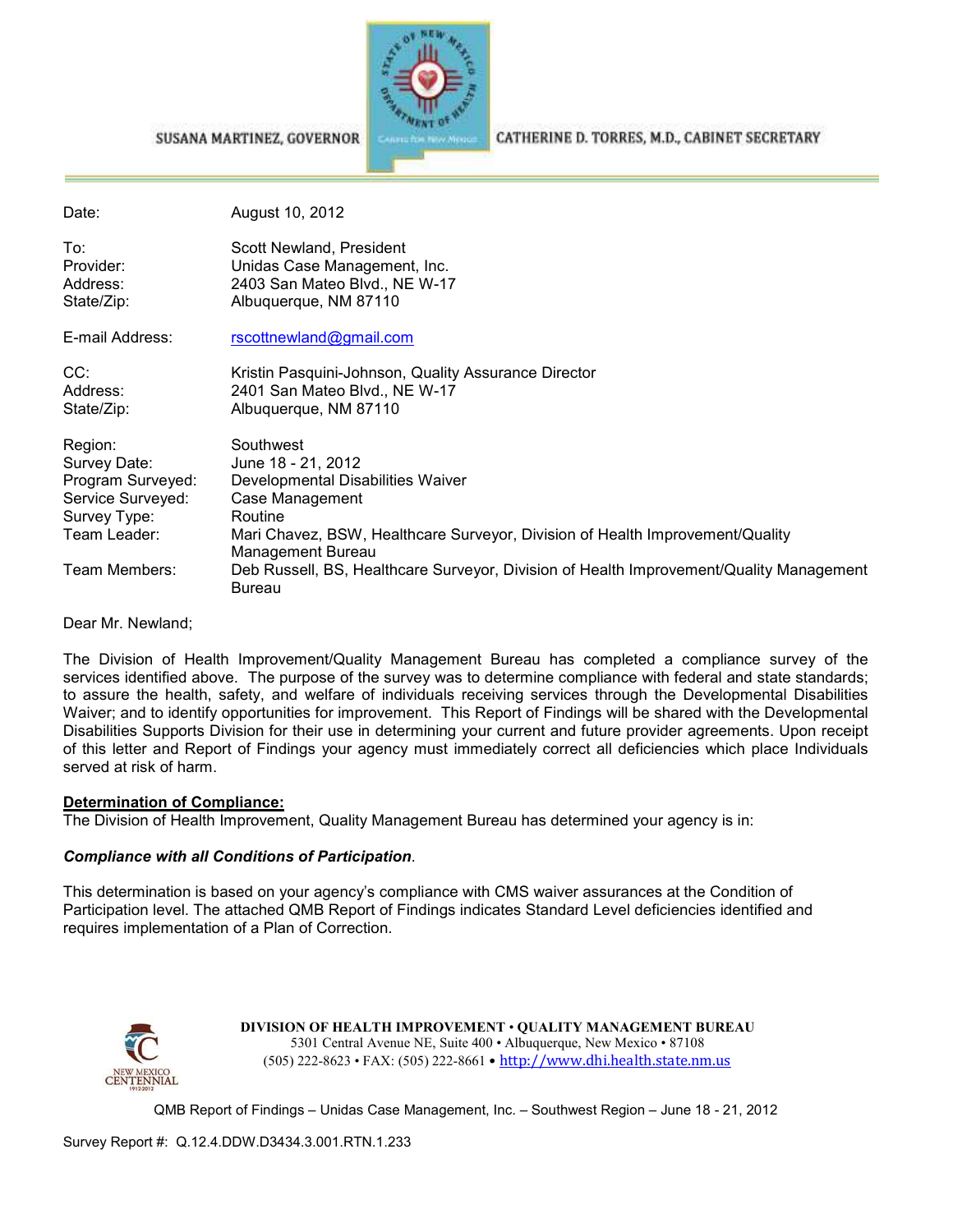### **Plan of Correction:**

The attached Report of Findings identifies the Standard Level and/or Condition of Participation deficiencies found during your agency's compliance review. You are required to complete and implement a Plan of Correction. Your agency has a total of 45 business days (10 business days to submit your POC for approval and 35 days to implement your *approved* Plan of Correction) from the receipt of this letter.

#### **Submission of your Plan of Correction:**

Please submit your agency's Plan of Correction in the space on the two right columns of the Report of Findings. *(See attachment "A" for additional guidance in completing the Plan of Correction)*.

Within 10 business days of receipt of this letter your agency Plan of Correction must be submitted to the parties below:

**1. Quality Management Bureau, Attention: Plan of Correction Coordinator 5301 Central Ave. NE Suite 400 Albuquerque, NM 87108** 

### **2. Developmental Disabilities Supports Division Regional Office for region of service surveyed**

Upon notification from QMB that your *Plan of Correction has been approved*, you must implement all remedies and corrective actions to come into compliance. If your Plan of Correction is denied, you must resubmit a revised plan as soon as possible for approval, as your POC approval and all remedies must be completed within 45 business days of the receipt of this letter.

Failure to submit your POC within the allotted 10 business days or complete and implement your Plan of Correction within the total 45 business days allowed may result in the imposition of a \$200 per day Civil Monetary Penalty until it is received, completed and/or implemented.

#### **Request for Informal Reconsideration of Findings (IRF):**

If you disagree with a finding of deficient practice, you have 10 business days upon receipt of this notice to request an IRF. Submit your request for an IRF in writing to:

> QMB Deputy Bureau Chief 5301 Central Ave NE Suite #400 Albuquerque, NM 87108 Attention: IRF request

See Attachment "C" for additional guidance in completing the request for Informal Reconsideration of Findings. The request for an IRF will not delay the implementation of your Plan of Correction which must be completed within 45 total business days (10 business days to submit your POC for approval and 35 days to implement your *approved* Plan of Correction). Providers may not appeal the nature or interpretation of the standard or regulation, the team composition or sampling methodology. If the IRF approves the modification or removal of a finding, you will be advised of any changes.

Please call the Plan of Correction Coordinator at 505-699-9356 if you have questions about the Report of Findings or Plan of Correction. Thank you for your cooperation and for the work you perform.

Sincerely,

Mari Chavez, BSW

Mari Chavez, BSW Team Lead/Healthcare Surveyor Division of Health Improvement Quality Management Bureau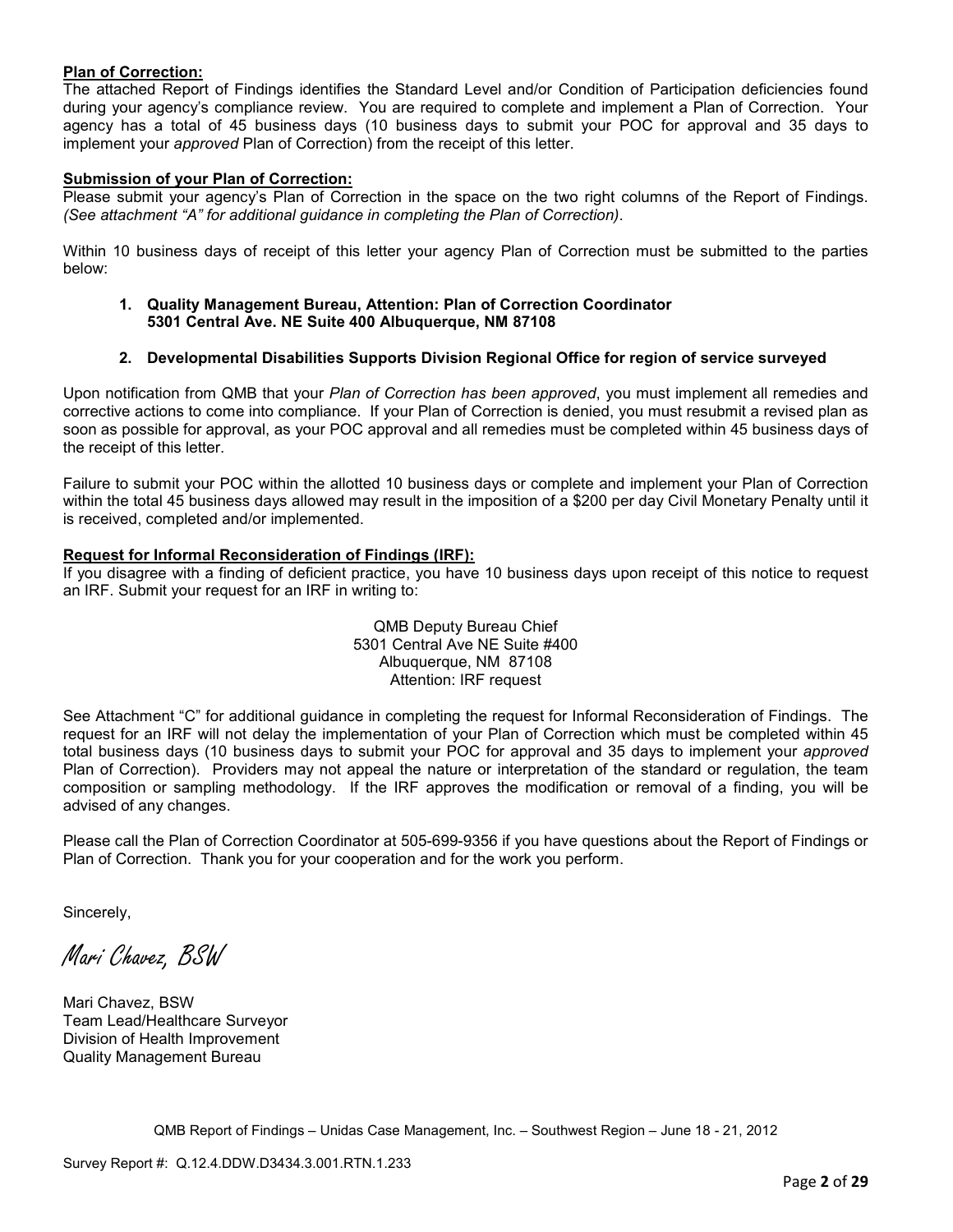| <b>Survey Process Employed:</b>         |                                                                                                                                                        |                                                                                                                                                                                                                                             |  |
|-----------------------------------------|--------------------------------------------------------------------------------------------------------------------------------------------------------|---------------------------------------------------------------------------------------------------------------------------------------------------------------------------------------------------------------------------------------------|--|
| <b>Entrance Conference Date:</b>        | June 18, 2012                                                                                                                                          |                                                                                                                                                                                                                                             |  |
| Present:                                | Director (via telephone)                                                                                                                               | Unidas Case Management, Inc.<br>Kristin Pasquini-Johnson, Program Manager/Quality Assurance<br>Scott Newland, President/Director (via telephone)<br>Linda Piasecki, Human Resources Director (via telephone)<br>Tiffany Price, Case Manager |  |
|                                         | DOH/DHI/QMB                                                                                                                                            | Mari Chavez, BSW, Team Lead/Healthcare Surveyor<br>Deb Russell, BS, Healthcare Surveyor                                                                                                                                                     |  |
| <b>Exit Conference Date:</b>            | June 21, 2012                                                                                                                                          |                                                                                                                                                                                                                                             |  |
| Present:                                |                                                                                                                                                        | Unidas Case Management, Inc.<br>Kristin Pasquini-Johnson, Program Manager/ Quality Assurance<br>Director (via telephone)<br>Scott Newland, President/Director (via telephone)                                                               |  |
|                                         | <b>DOH/DHI/QMB</b>                                                                                                                                     | Mari Chavez, BSW, Team Lead/Healthcare Surveyor<br>Deb Russell, BS, Healthcare Surveyor                                                                                                                                                     |  |
|                                         |                                                                                                                                                        | <b>DDSD - Southwest Regional Office</b><br>Scott Doan, Regional Director                                                                                                                                                                    |  |
| <b>Administrative Locations Visited</b> | Number:                                                                                                                                                | 1                                                                                                                                                                                                                                           |  |
| <b>Total Sample Size</b>                | Number:                                                                                                                                                | 18<br>2 - Jackson Class Members<br>16 - Non-Jackson Class Members                                                                                                                                                                           |  |
| Persons Served Records Reviewed         | Number:                                                                                                                                                | 18                                                                                                                                                                                                                                          |  |
| Case Managers Interviewed               | Number:                                                                                                                                                | 4                                                                                                                                                                                                                                           |  |
| Case Mgt Personnel Records Reviewed     | Number:                                                                                                                                                | 5                                                                                                                                                                                                                                           |  |
| <b>Administrative Files Reviewed</b>    | <b>Billing Records</b><br>$\bullet$<br><b>Medical Records</b><br>٠<br>٠<br><b>Personnel Files</b><br>$\bullet$<br><b>Training Records</b><br>$\bullet$ | Incident Management Records<br><b>Agency Policy and Procedures</b><br><b>Caregiver Criminal History Screening Records</b><br><b>Employee Abuse Registry</b>                                                                                 |  |

• Quality Assurance / Improvement Plan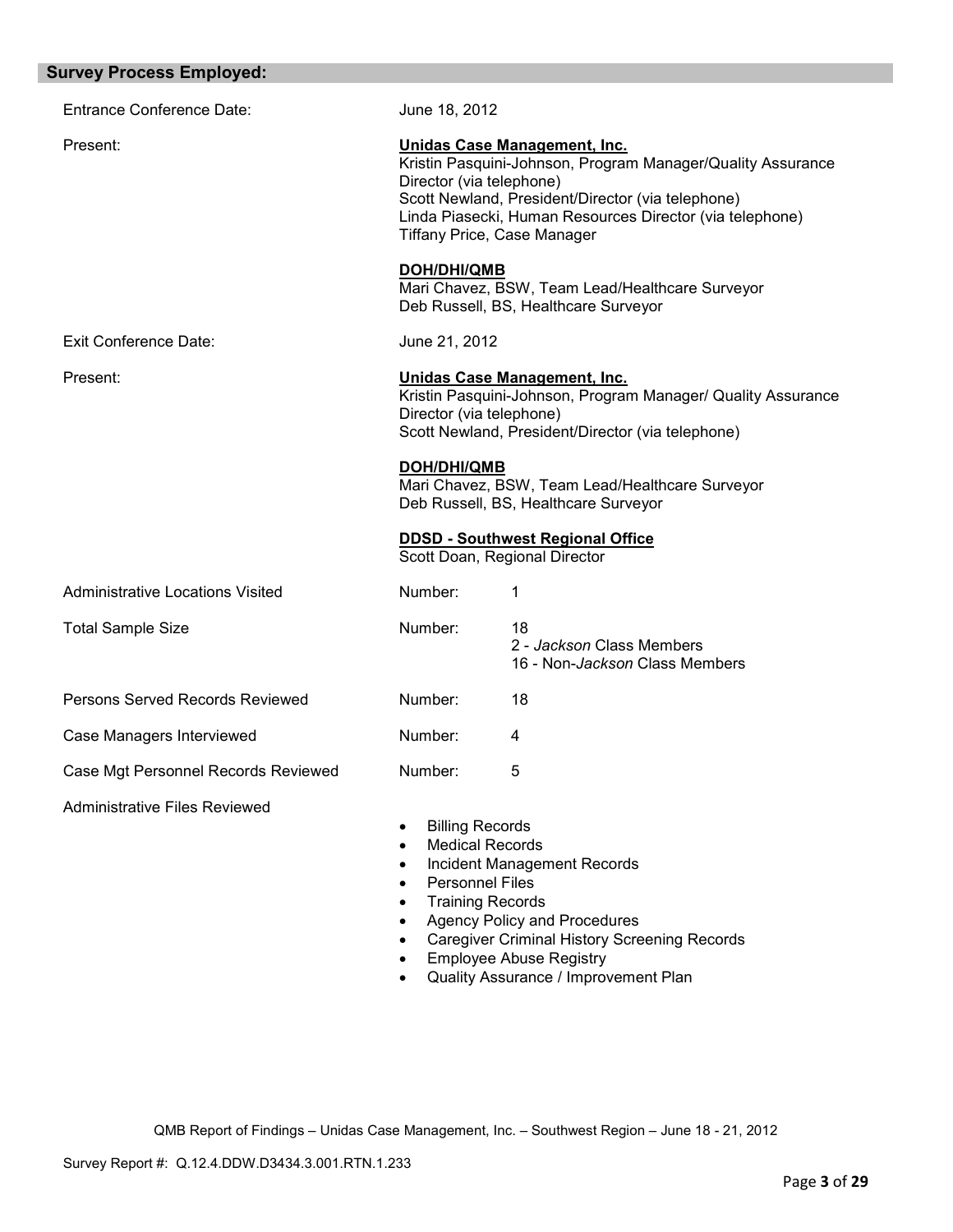- 
- CC: Distribution List: DOH Division of Health Improvement
	- DOH Developmental Disabilities Supports Division
	- DOH Office of Internal Audit
	- HSD Medical Assistance Division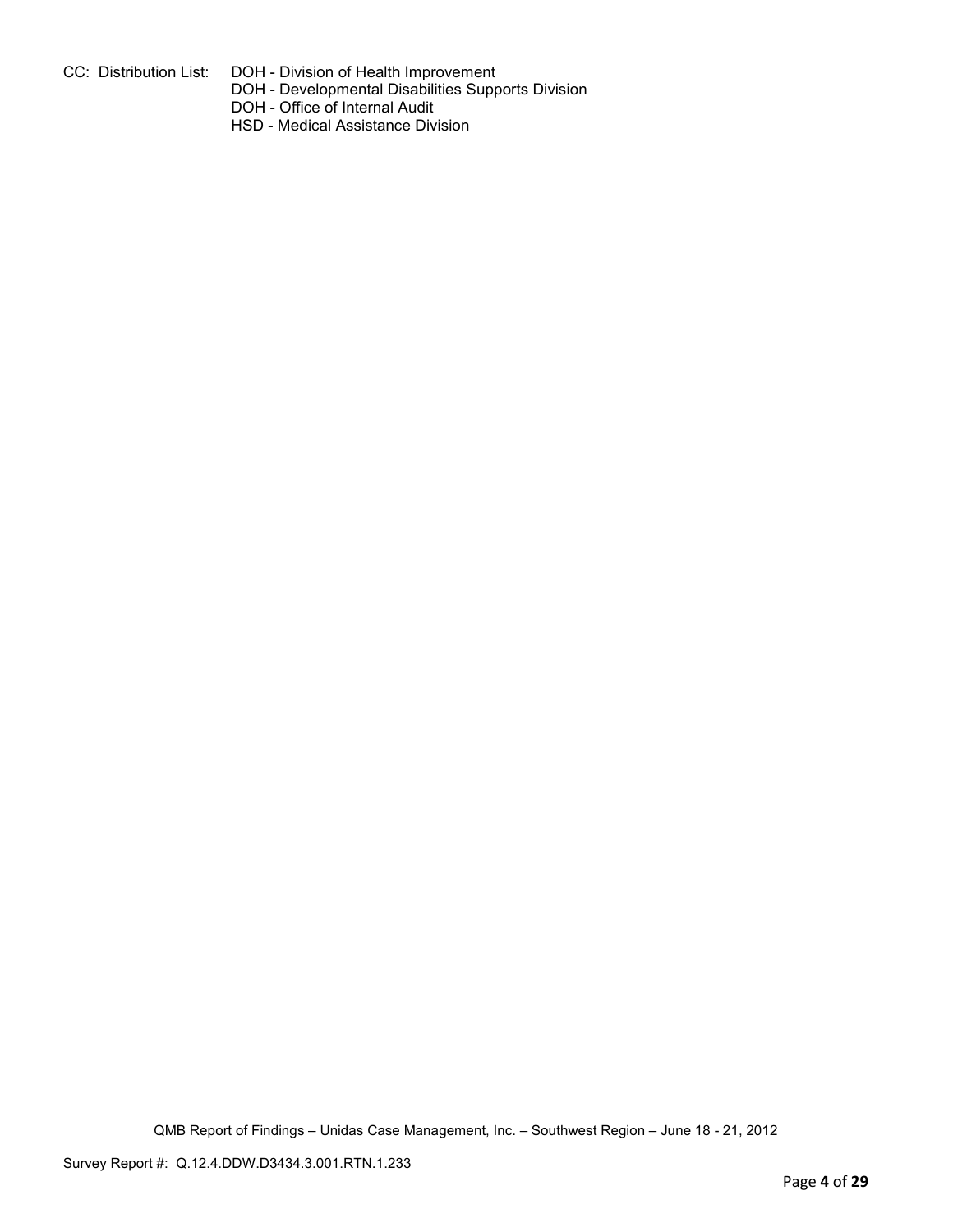# **Attachment A**

# **Provider Instructions for Completing the QMB Plan of Correction (POC) Process**

## *Introduction:*

After a QMB Compliance Survey, your QMB Report of Findings will be sent to you via e-mail.

Each provider must develop and implement a Plan of Correction (POC) that identifies specific quality assurance and quality improvement activities the agency will implement to correct deficiencies and prevent continued non compliance.

Agencies must submit their Plan of Correction within 10 business days from the date you receive the QMB Report of Findings. (Providers who do not submit a POC within 10 business days will be referred to the Internal Review Committee [IRC] for possible actions or sanctions).

Agencies must fully implement their approved Plan of Correction within 45 business days (10 business days to submit your POC for approval and 35 days to implement your approved Plan of Correction) from the date they receive the QMB Report of Findings. (Providers who fail to complete a POC within the 45 business days allowed shall be referred to the IRC for possible actions or sanctions.)

If you have questions about the Plan of Correction process, call the QMB Plan of Correction Coordinator at 505-699-9356 or email at Crystal.Lopez-Beck@state.nm.us. Requests for technical assistance must be requested through your DDSD Regional Office.

The POC process cannot resolve disputes regarding findings. If you wish to dispute a finding on the official Report of Findings, you must file an Informal Reconsideration of Findings (IRF) request within ten (10) business days of receiving your report. Please note that you must still submit a POC for findings that are in question (see Attachment "C").

## *Instructions for Completing Agency POC:*

## *Required Content*

Your Plan of Correction should provide a step-by-step description of the methods to correct each deficient practice to prevent recurrence and information that ensures the regulation cited is in compliance. The remedies noted in your POC are expected to be added to your Agency's required, annual Quality Assurance Plan.

If a deficiency has already been corrected, the plan should state how it was corrected, the completion date (date the correction was accomplished), and how possible recurrence of the deficiency will be prevented.

### *The Plan of Correction must address the required six CMS core elements to address each deficiency of the POC:*

- 1. How the specific and realistic corrective action will be accomplished for individuals found to have been affected by the deficient practice.
- 2. How the agency will identify other individuals who have the potential to be affected by the same deficient practice, and how the agency will act to protect individuals in similar situations.
- 3. What QA measures will be put into place or systemic changes made to ensure that the deficient practice will not recur
- 4. Indicate how the agency plans to monitor its performance to make sure that solutions are sustained. The agency must develop a QA plan for ensuring that correction is achieved and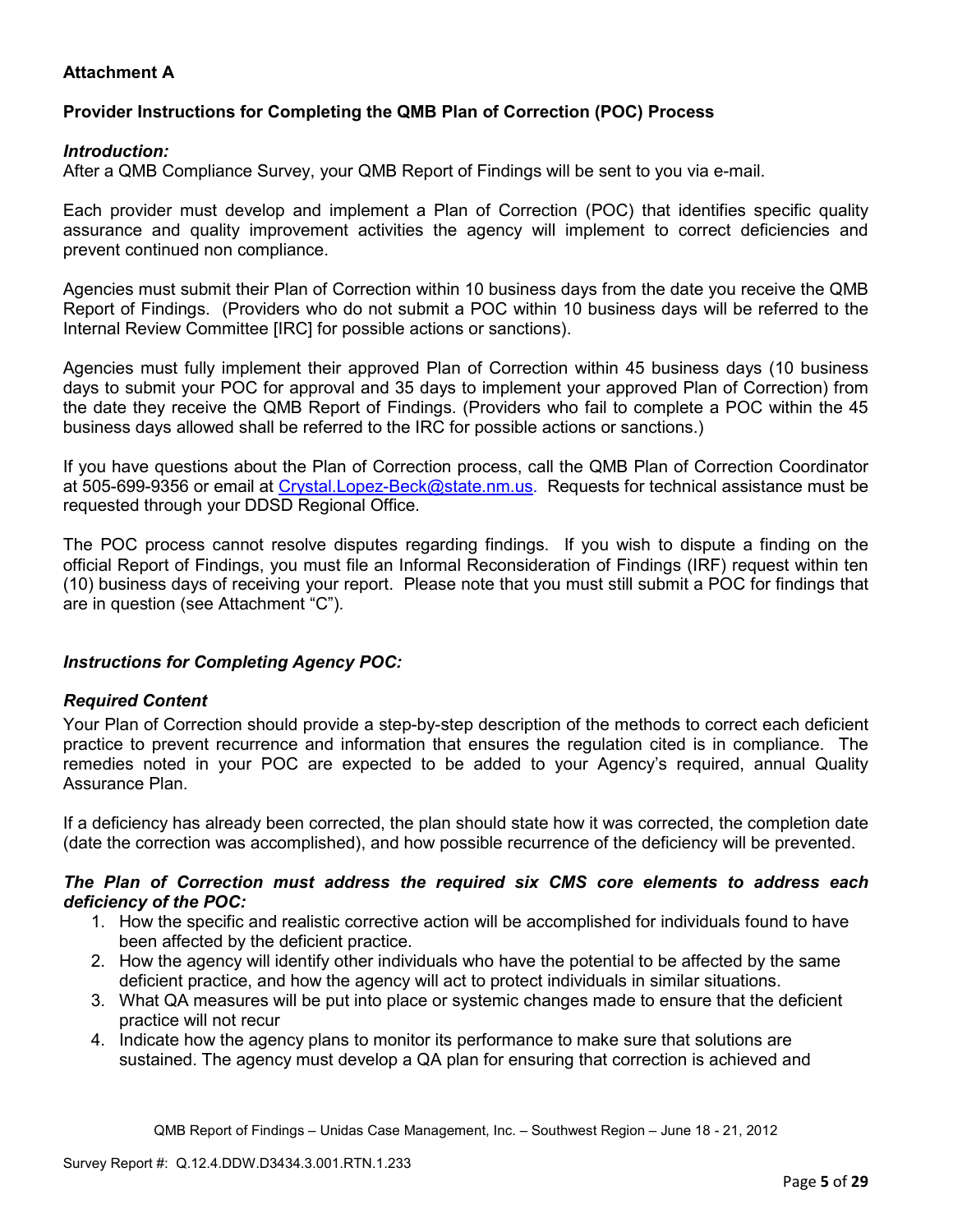sustained. This QA plan must be implemented, and the corrective action evaluated for its effectiveness. The plan of correction is integrated into the agency quality assurance system; and

- 5. Include dates when corrective action will be completed. The corrective action completion dates must be acceptable to the State.
- 6. The POC must be signed and dated by the agency director or other authorized official.

*The following details should be considered when developing your POC:* 

- Details about how and when Consumer, Personnel and Residential files are audited by Agency personnel to ensure they contain required documents;
- Information about how Medication Administration Records are reviewed to verify they contain all required information before they are distributed, as they are being used, and after they are completed;
- Your processes for ensuring that all staff are trained in Core Competencies, Incident Reporting, and Individual-Specific service requirements, etc;
- How accuracy in Billing documentation is assured;
- How health, safety is assured;
- For Case Management Providers, how ISPs are reviewed to verify they meet requirements, how the timeliness of LOC packet submissions and consumer visits are tracked;
- Your process for gathering, analyzing and responding to Quality data; and,
- Details about Quality Targets in various areas, current status, analyses about why targets were not met, and remedies implemented.

*Note:* **Instruction or in-service of staff alone may not be a sufficient plan of correction.** This is a good first step toward correction, but additional steps should be taken to ensure the deficiency is corrected and will not recur.

## *Completion Dates*

- The plan of correction must include a **completion date** (entered in the far right-hand column) for each finding. Be sure the date is **realistic** in the amount of time your Agency will need to correct the deficiency; not to exceed 45 total business days.
- Direct care issues should be corrected immediately and monitored appropriately.
- Some deficiencies may require a staged plan to accomplish total correction.
- Deficiencies requiring replacement of equipment, etc., may require more time to accomplish correction but should show reasonable time frames.

## *Initial Submission of the Plan of Correction Requirements*

- 1. The Plan of Correction must be completed on the official QMB Survey Report of Findings/Plan of Correction Form and received by QMB within ten (10) business days from the date you received the report of findings.
- 2. For questions about the POC process, call the QMB POC Coordinator, Crystal Lopez-Beck at 505- 699-9356 for assistance.
- 3. For Technical Assistance (TA) in developing or implementing your POC, contact your local DDSD Regional Office.
- 4. Submit your POC to Crystal Lopez-Beck, POC Coordinator in any of the following ways:
	- a. Electronically at Crystal.Lopez-Beck@state.nm.us *(preferred method)*
	- b. Fax to 505-222-8661, or
	- c. Mail to POC Coordinator, 5301 Central Avenue SW, Suite 400, Albuquerque, NM 87108
- 5. Do not submit supporting documentation (evidence of compliance) to QMB until after your POC has been approved by the QMB.
- 6. QMB will notify you when your POC has been "approve" or "denied."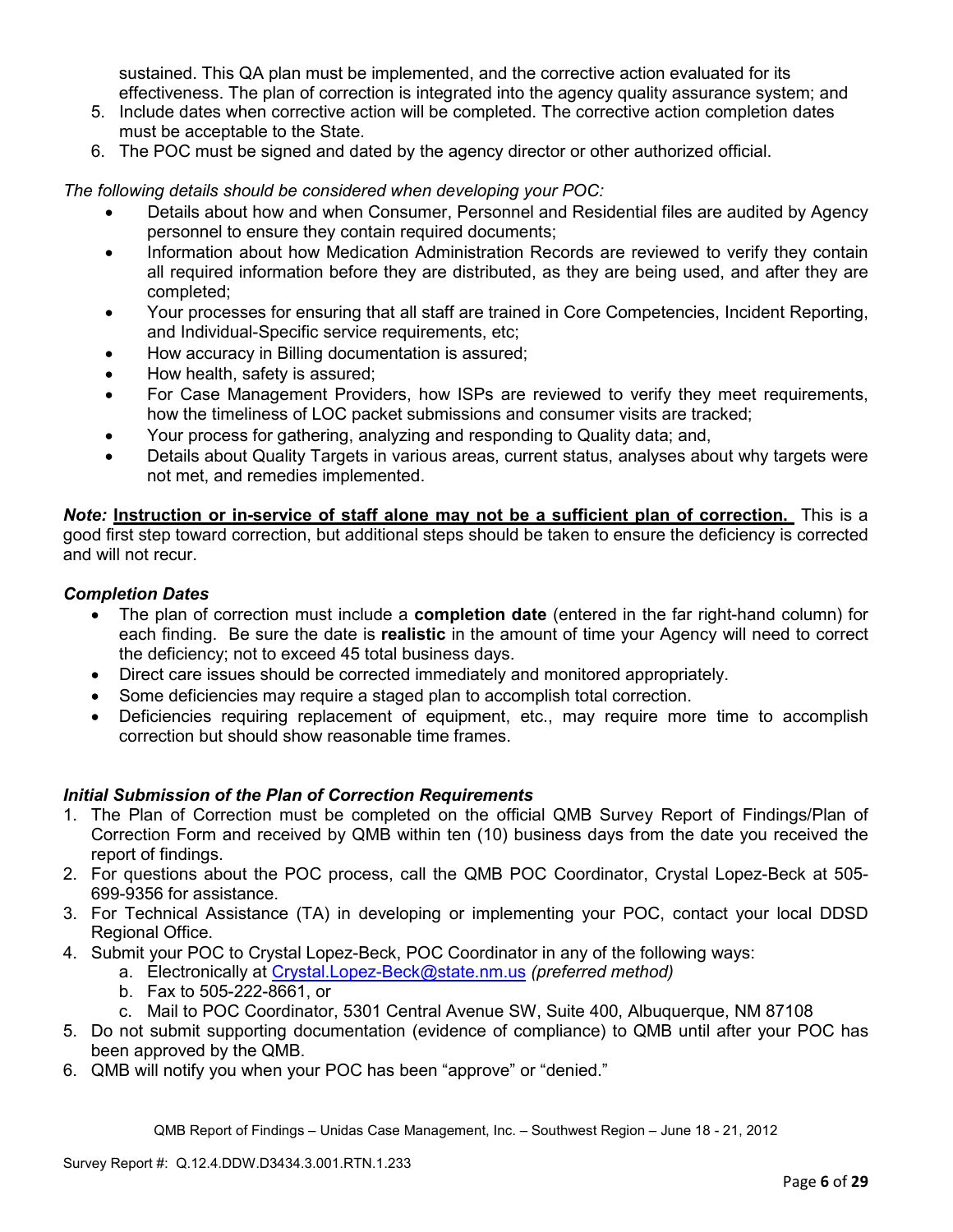- a. During this time, whether your POC is "approved," or "denied," you will have a maximum of 45 business days from the date of receipt of your Report of Findings to correct all survey deficiencies.
- b. If your POC is denied, it must be revised and resubmitted as soon as possible, as the 45 business day limit is in effect.
- c. If your POC is denied a second time your agency may be referred to the Internal Review Committee.
- d. You will receive written confirmation when your POC has been approved by QMB and a final deadline for completion of your POC.
- 7. Failure to submit your POC within 10 business days without prior approval of an extension by QMB will result in a referral to the Internal Review Committee and the possible implementation of monetary penalties and/or sanctions.

# *POC Document Submission Requirements*

Once your POC has been approved by the QMB Plan of Correction Coordinator you must submit copies of documents as evidence that all deficiencies have been corrected, as follows.

- 1. Your internal documents are due within a *maximum* of 45 business days of receipt of your Report of Findings.
- 2. You may submit your documents by postal mail (paper hard copy or on a disc), fax, or electronically (scanned and attached to e-mails).
- 3. All submitted documents *must be annotated*; please be sure the tag numbers and Identification numbers are indicated on each document submitted. Documents which are not annotated with the Tag number and Identification number may not be accepted.
- 4. Do not submit original documents; Please provide copies or scanned electronic files for evidence. Originals must be maintained in the agency file(s) per DDSD Standards.
- 5. In lieu of some documents, you may submit copies of file or home audit forms that clearly indicate cited deficiencies have been corrected, other attestations of correction must be approved by the Plan of Correction Coordinator prior to their submission.
- 6. For billing deficiencies, you must submit:
	- a. Evidence of an internal audit of billing documentation for a sample of individuals and timeframes;
	- b. Copies of "void and adjust" forms submitted to correct all over-billed or unjustified units billed identified during your internal audit.

Revisions, Modifications or Extensions to your Plan of Correction (post QMB approval) must be made in writing and submitted to the Deputy Chief at QMB, prior to the due date and are approved on a case-bycase basis. No changes may be made to your POC or the timeframes for implementation without written approval of the POC Coordinator.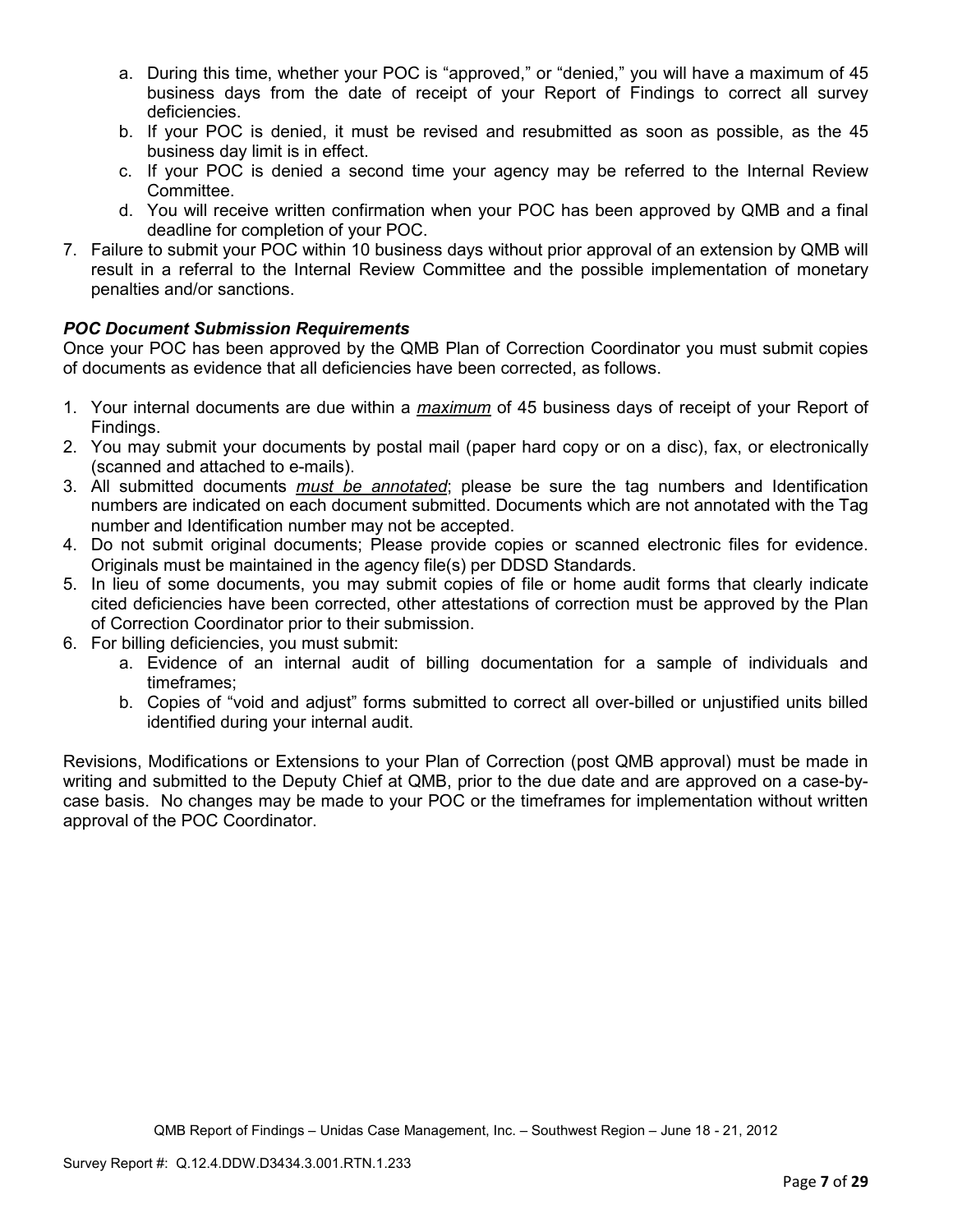## **QMB Determinations of Compliance**

## • "Compliance with Conditions of Participation"

The QMB determination of "Compliance with Conditions of Participation," indicates that a provider is in compliance with all 'Conditions of Participation,' (CoP) but may have standard level deficiencies (deficiencies which are not at the condition level) out of compliance. The agency has obtained a level of compliance such that there is a minimal potential for harm to individuals' health and safety. To qualify for a determination of Compliance with Conditions of Participation, the provider must be in compliance with *all* Conditions of Participation.

## • "Partial-Compliance with Conditions of Participation"

The QMB determination of "Partial-Compliance with Conditions of Participation" indicates that a provider is out of compliance with one (1) to three (3) 'Conditions of Participation.' This partialcompliance, if not corrected, may result in a serious negative outcome or the potential for more than minimal harm to individuals' health and safety. The Agency may also have standard level deficiencies (deficiencies which are not at the condition level).

Providers receiving a repeat determination of 'Partial-Compliance' for repeat deficiencies of CoPs may be referred by the Quality Management Bureau to the Internal Review Committee (IRC) for consideration of remedies and possible actions.

## • "Non-Compliant with Conditions of Participation":

The QMB determination of "Non-Compliance with Conditions of Participation," indicates a provider is significantly out of compliance with Conditions of Participation and/or has:

- Four (4) Conditions of Participation out of compliance.
- Multiple findings of widespread non-compliance with any standard or regulation with a significant potential for more than minimal harm.
- Any finding of actual harm or Immediate Jeopardy.

The Agency may also have standard level deficiencies (deficiencies which are not at the condition level).

Providers receiving a repeat determination of 'Non-Compliance' will be referred by Quality Management Bureau to the Internal Review Committee (IRC) for consideration of remedies and possible actions.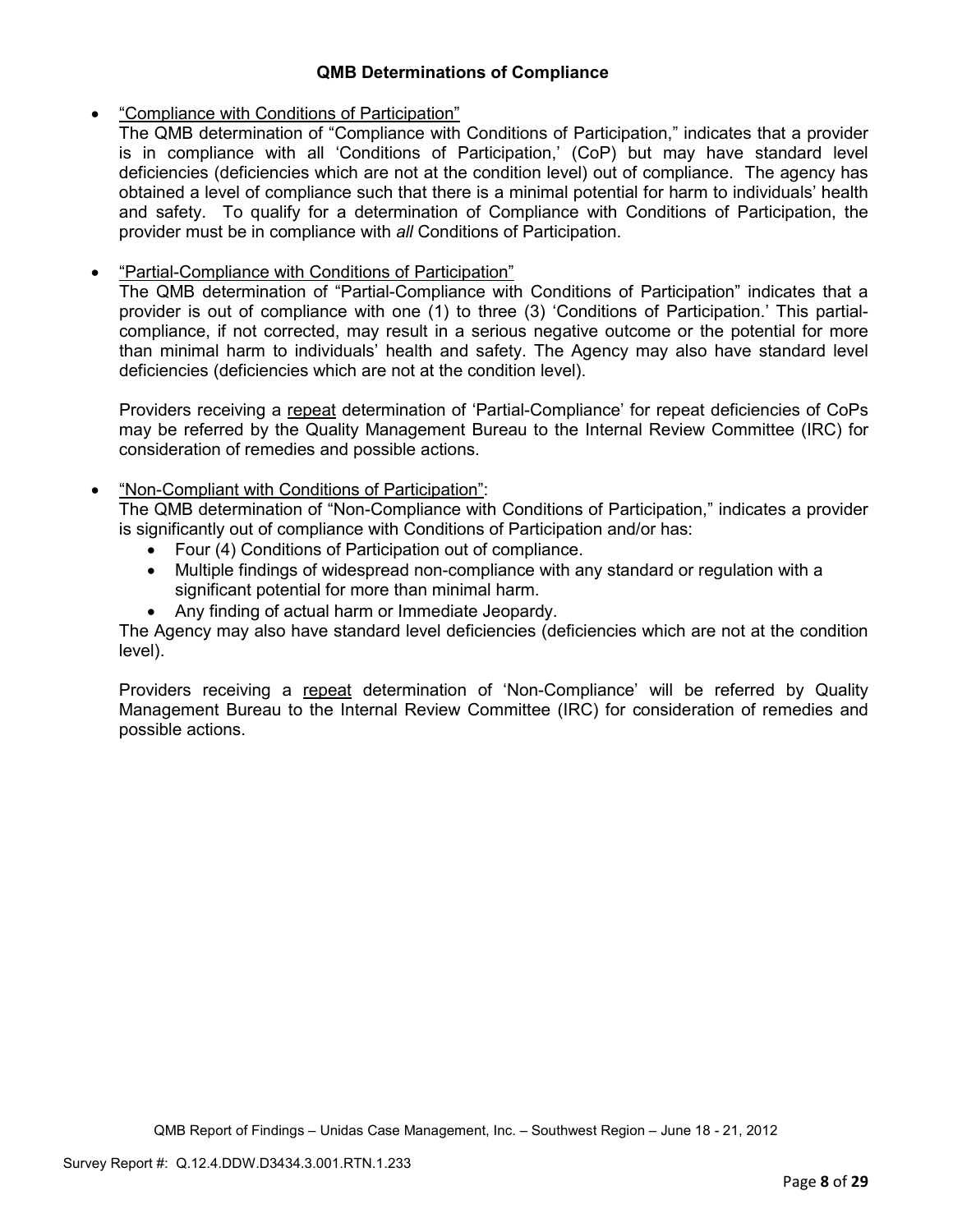## **Guidelines for the Provider Informal Reconsideration of Finding (IRF) Process**

# **Introduction:**

Throughout the QMB Survey process, surveyors are openly communicating with providers. Open communication means surveyors have clarified issues and/or requested missing information before completing the review through the use of the signed/dated "Document Request," or "administrative Needs," etc. forms. Regardless, there may still be instances where the provider disagrees with a specific finding. Providers may use the following process to informally dispute a finding.

# **Instructions:**

- 1. The Informal Reconsideration of the Finding (IRF) request must be in writing to the QMB Deputy Bureau Chief **within 10 business days** of receipt of the final Report of Findings.
- 2. The written request for an IRF *must* be completed on the QMB Request for Informal Reconsideration of Finding form available on the QMB website: http://dhi.health.state.nm.us/qmb
- 3. The written request for an IRF must specify in detail the request for reconsideration and why the finding is inaccurate.
- 4. The IRF request must include all supporting documentation or evidence.
- 5. If you have questions about the IRC process, email the IRF Chairperson, Scott Good at scott.good@state.nm.us for assistance.

# **The following limitations apply to the IRF process:**

- The request for an IRF and all supporting evidence must be received within 10 business days.
- Findings based on evidence requested during the survey and not provided may not be subject to reconsideration.
- The supporting documentation must be new evidence not previously reviewed or requested by the survey team.
- Providers must continue to complete their Plan of Correction during the IRF process
- Providers may not request an IRF to challenge the sampling methodology.
- Providers may not request an IRF based on disagreement with the nature of the standard or regulation.
- Providers may not request an IRF to challenge the team composition.
- Providers may not request an IRF to challenge the DHI/QMB determination of compliance or the length of their DDSD provider contract.

A Provider forfeits the right to an IRF if the request is not made within 10 business days of receiving the report and/or does not include all supporting documentation or evidence to show compliance with the standards and regulations.

The IRF Committee will review the request, the Provider will be notified in writing of the ruling; no face-toface meeting will be conducted.

When a Provider requests that a finding be reconsidered, it does not stop or delay the Plan of Correction process. **Providers must continue to complete the Plan of Correction, including the finding in dispute regardless of the IRF status.** If a finding is removed or modified, it will be noted and removed or modified from the Report of Findings. It should be noted that in some cases a Plan of Correction may be completed prior to the IRF process being completed. The provider will be notified in writing on the decisions of the IRF committee.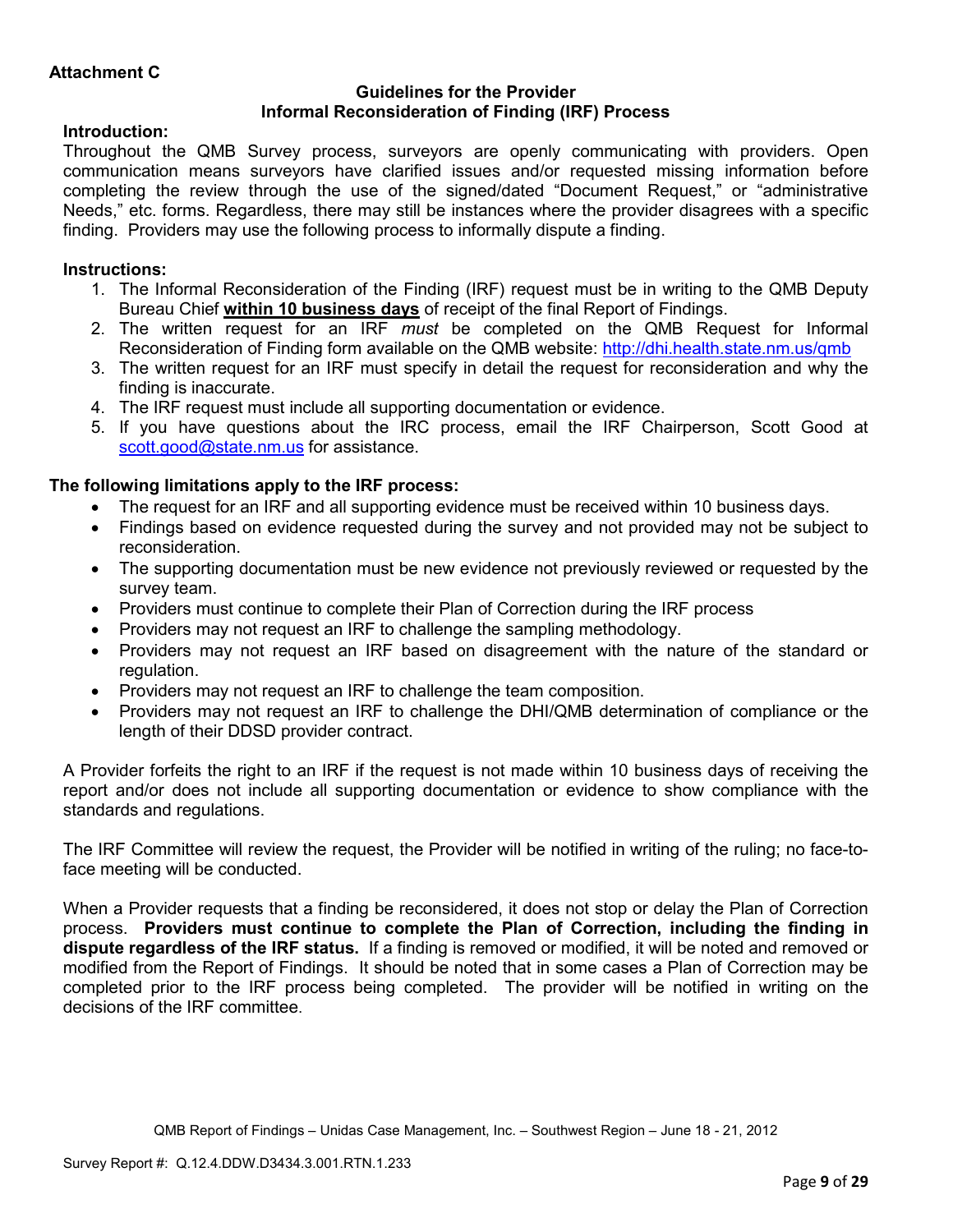| Agency:                 | Unidas Case Management, Inc. - Southwest Region |
|-------------------------|-------------------------------------------------|
| Program:                | Developmental Disabilities Waiver               |
| Service:                | Case Management                                 |
| <b>Monitoring Type:</b> | <b>Routine Survey</b>                           |
| Date of Survey:         | June 18 - 21, 2012                              |

| <b>Standard of Care</b>                                                                                                                                                                                                                                                                                                                                                                                                                                                                                                                                                                                                                                                                                                                                                                                                                                                                                                                                                                                                                                                                                                                   | <b>Deficiencies</b>                                                                                                                                                                                                                                                                                                                                                                                                                                                                                                                                                                                                                                                                                       | <b>Agency Plan of Correction, On-going</b><br><b>QA/QI &amp; Responsible Party</b>                                                                                                                                                                                          | <b>Date</b><br><b>Due</b> |
|-------------------------------------------------------------------------------------------------------------------------------------------------------------------------------------------------------------------------------------------------------------------------------------------------------------------------------------------------------------------------------------------------------------------------------------------------------------------------------------------------------------------------------------------------------------------------------------------------------------------------------------------------------------------------------------------------------------------------------------------------------------------------------------------------------------------------------------------------------------------------------------------------------------------------------------------------------------------------------------------------------------------------------------------------------------------------------------------------------------------------------------------|-----------------------------------------------------------------------------------------------------------------------------------------------------------------------------------------------------------------------------------------------------------------------------------------------------------------------------------------------------------------------------------------------------------------------------------------------------------------------------------------------------------------------------------------------------------------------------------------------------------------------------------------------------------------------------------------------------------|-----------------------------------------------------------------------------------------------------------------------------------------------------------------------------------------------------------------------------------------------------------------------------|---------------------------|
|                                                                                                                                                                                                                                                                                                                                                                                                                                                                                                                                                                                                                                                                                                                                                                                                                                                                                                                                                                                                                                                                                                                                           |                                                                                                                                                                                                                                                                                                                                                                                                                                                                                                                                                                                                                                                                                                           | CMS Assurance - Plan of Care - ISP Development & Monitoring - Service plans address all participates' assessed needs(including                                                                                                                                              |                           |
|                                                                                                                                                                                                                                                                                                                                                                                                                                                                                                                                                                                                                                                                                                                                                                                                                                                                                                                                                                                                                                                                                                                                           |                                                                                                                                                                                                                                                                                                                                                                                                                                                                                                                                                                                                                                                                                                           | health and safety risk factors) and goals, either by waiver services or through other means. Services plans are updated or revised at                                                                                                                                       |                           |
| least annually or when warranted by changes in the waiver participants' needs.                                                                                                                                                                                                                                                                                                                                                                                                                                                                                                                                                                                                                                                                                                                                                                                                                                                                                                                                                                                                                                                            |                                                                                                                                                                                                                                                                                                                                                                                                                                                                                                                                                                                                                                                                                                           |                                                                                                                                                                                                                                                                             |                           |
| Tag #1A08 Agency Case File                                                                                                                                                                                                                                                                                                                                                                                                                                                                                                                                                                                                                                                                                                                                                                                                                                                                                                                                                                                                                                                                                                                | <b>Standard Level Deficiency</b>                                                                                                                                                                                                                                                                                                                                                                                                                                                                                                                                                                                                                                                                          |                                                                                                                                                                                                                                                                             |                           |
| Developmental Disabilities (DD) Waiver Service<br>Standards effective 4/1/2007<br><b>CHAPTER 1 II. PROVIDER AGENCY</b><br><b>REQUIREMENTS:</b> The objective of these<br>standards is to establish Provider Agency policy,<br>procedure and reporting requirements for DD<br>Medicaid Waiver program. These requirements<br>apply to all such Provider Agency staff, whether<br>directly employed or subcontracting with the<br>Provider Agency. Additional Provider Agency<br>requirements and personnel qualifications may<br>be applicable for specific service standards.<br>D. Provider Agency Case File for the<br>Individual: All Provider Agencies shall maintain<br>at the administrative office a confidential case<br>file for each individual. Case records belong to<br>the individual receiving services and copies shall<br>be provided to the receiving agency whenever<br>an individual changes providers. The record<br>must also be made available for review when<br>requested by DOH, HSD or federal government<br>representatives for oversight purposes. The<br>individual's case file shall include the following | Based on record review, the Agency failed to<br>maintain at the administrative office a<br>confidential case file for 6 of 18 individuals.<br>Review of the Agency individual case files found<br>the following items were not found, incomplete,<br>and/or not current:<br>• ISP Assessment Checklist (Appendix 1) (#15)<br>• ISP Signature Page<br><sup>o</sup> Not Fully Constituted IDT (#13)<br>• ISP Teaching and Support Strategies<br>° Individual #1 - TASS not found for:<br>° Live Outcome<br>$\triangleright$ "Go in each isle."<br>"Point to food items he would like."<br>° Fun Outcome<br>$\triangleright$ "Buy a camera."<br>$\triangleright$ "Learn to use camera and take<br>pictures." | <b>Provider:</b><br>State your Plan of Correction for the<br>deficiencies cited in this tag here: $\rightarrow$<br><b>Provider:</b><br><b>Enter your ongoing Quality Assurance/Quality</b><br>Improvement processes as it related to this tag<br>number here: $\rightarrow$ |                           |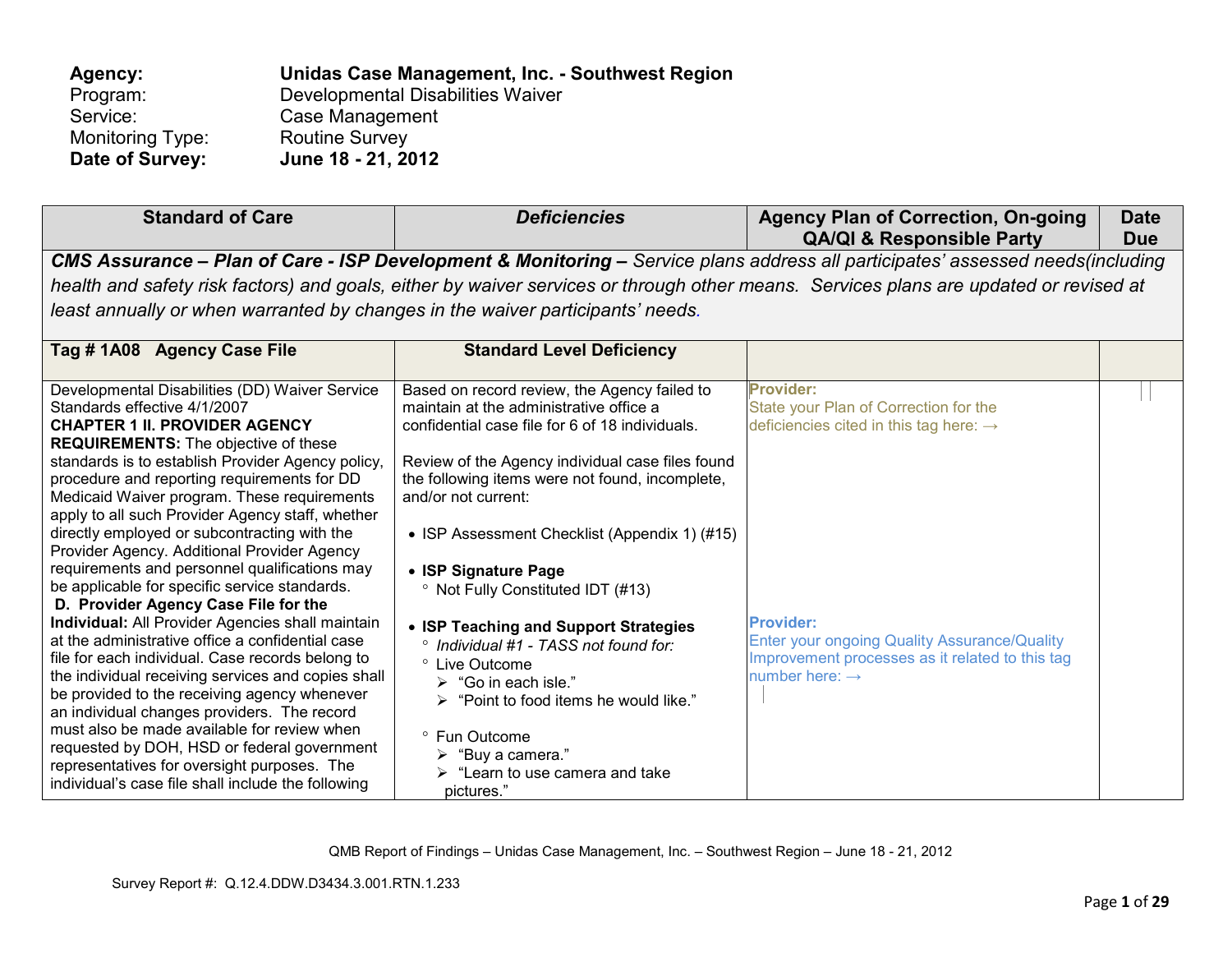| requirements:                                       |                                                                                         |  |
|-----------------------------------------------------|-----------------------------------------------------------------------------------------|--|
| (1) Emergency contact information, including the    | ° Individual #5 - TASS not found for:                                                   |  |
| individual's address, telephone number,             | ° Live Outcome                                                                          |  |
| names and telephone numbers of relatives,           | $\triangleright$ "Will pick recipe to assist with."                                     |  |
| or guardian or conservator, physician's             |                                                                                         |  |
| name(s) and telephone number(s), pharmacy           | $\triangleright$ "Will assist with getting food from the<br>kitchen needed for recipe." |  |
| name, address and telephone number, and             | $\triangleright$ "Will set the table."                                                  |  |
| health plan if appropriate;                         |                                                                                         |  |
| (2) The individual's complete and current ISP,      |                                                                                         |  |
|                                                     | ° Fun Outcome                                                                           |  |
| with all supplemental plans specific to the         | $\triangleright$ "Will pick an activity to attend with his                              |  |
| individual, and the most current completed          | friend."                                                                                |  |
| Health Assessment Tool (HAT);                       |                                                                                         |  |
| (3) Progress notes and other service delivery       | ° Individual #12 - TASS not found for:                                                  |  |
| documentation;                                      | <sup>o</sup> Work/ Learn Outcome                                                        |  |
| (4) Crisis Prevention/Intervention Plans, if there  | $\triangleright$ "Will choose and complete arts and                                     |  |
| are any for the individual;                         | crafts."                                                                                |  |
| (5) A medical history, which shall include at least |                                                                                         |  |
| demographic data, current and past medical          | ° Individual #13 - TASS not found for:                                                  |  |
| diagnoses including the cause (if known) of         | ° Live Outcome                                                                          |  |
| the developmental disability, psychiatric           | > "Staff will assist in making ceramics."                                               |  |
| diagnoses, allergies (food, environmental,          | > "With staff assistance will choose a room                                             |  |
| medications), immunizations, and most               | to decorate."                                                                           |  |
| recent physical exam;                               |                                                                                         |  |
| (6) When applicable, transition plans completed     | ° Fun Outcome                                                                           |  |
| for individuals at the time of discharge from       | $\triangleright$ "With staff assistance will attend                                     |  |
| Fort Stanton Hospital or Los Lunas Hospital         | ceramics classes."                                                                      |  |
| and Training School; and                            | $\triangleright$ "With staff assistance will choose                                     |  |
| (7) Case records belong to the individual           | ceramic pieces using pictures and                                                       |  |
| receiving services and copies shall be              | complete them."                                                                         |  |
| provided to the individual upon request.            |                                                                                         |  |
| (8) The receiving Provider Agency shall be          | <sup>o</sup> Health Outcome                                                             |  |
| provided at a minimum the following records         | $\triangleright$ "Staff will assist with verbal prompts to                              |  |
| whenever an individual changes provider             | complete assigned tasks."                                                               |  |
| agencies:                                           |                                                                                         |  |
| (a) Complete file for the past 12 months;           | • Health Care Plans                                                                     |  |
| (b) ISP and quarterly reports from the current      | • Body Mass Index                                                                       |  |
| and prior ISP year;                                 | ° Individual #4 - As indicated by eCHAT the                                             |  |
| (c) Intake information from original admission      | individual is required to have a plan. No                                               |  |
| to services; and                                    | evidence of plan found.                                                                 |  |
| (d) When applicable, the Individual                 |                                                                                         |  |
| Transition Plan at the time of discharge            |                                                                                         |  |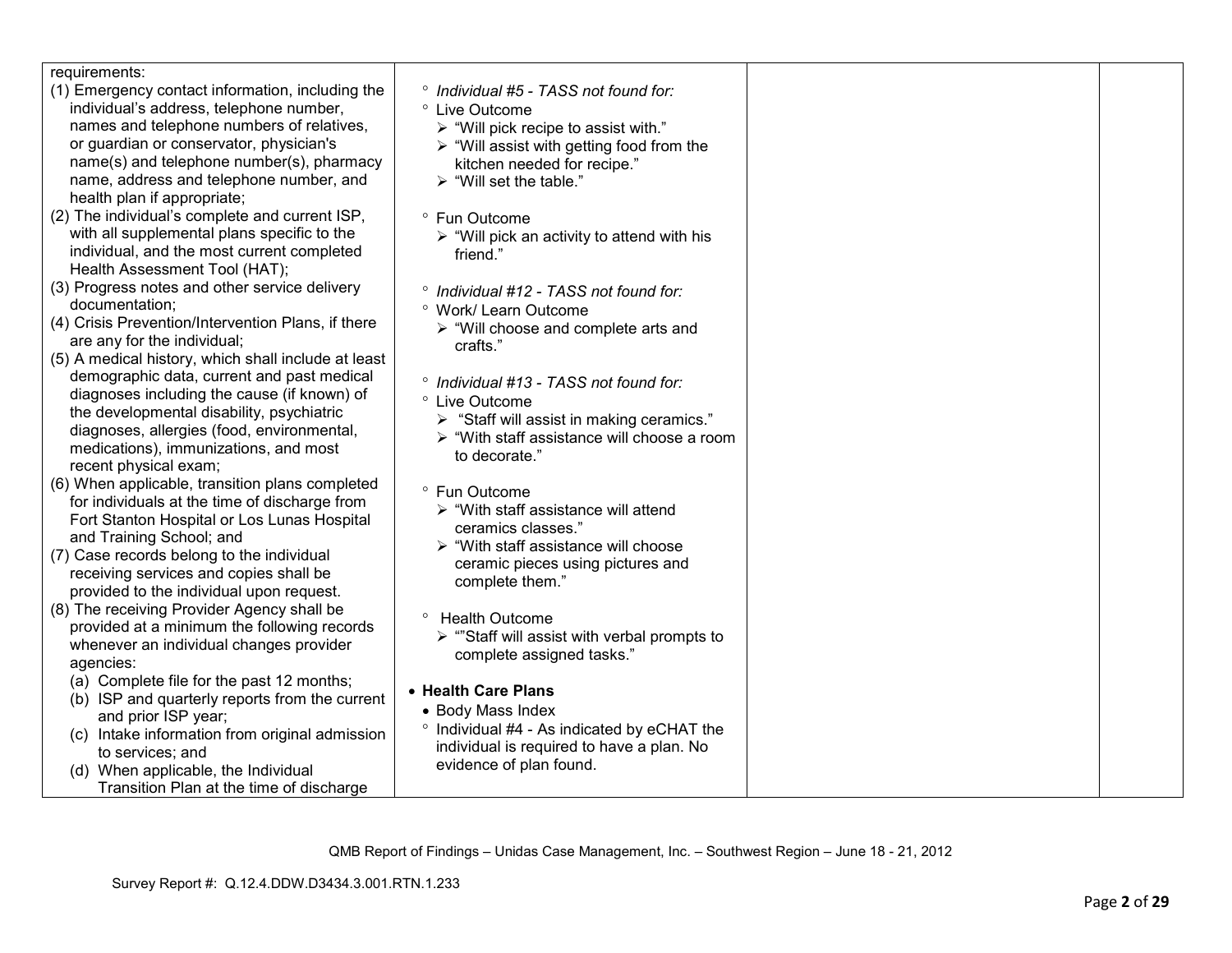| from Los Lunas Hospital and Training<br>School or Ft. Stanton Hospital. | ° Individual #15 - As indicated by eCHAT the<br>individual is required to have a plan. No<br>evidence of plan found.                                                                                                               |  |
|-------------------------------------------------------------------------|------------------------------------------------------------------------------------------------------------------------------------------------------------------------------------------------------------------------------------|--|
|                                                                         | $\bullet$ Falls<br>° Individual #4 - As indicated eCHAT the<br>individual is required to have a plan. No<br>evidence of plan found.                                                                                                |  |
|                                                                         | • Crisis Plans/Medical Emergency<br><b>Response Plans</b><br>$\bullet$ Falls<br>° Individual #4 - As indicated by eCHAT the<br>individual is required to have a plan. No<br>evidence of plan found.                                |  |
|                                                                         | • Gastrointestinal<br>° Individual #12 - As indicated by eChat the<br>individual is required to have a plan. No<br>evidence of plan found.                                                                                         |  |
|                                                                         | • Special Health Care Needs:<br>• Meal Time Plan<br>° Individual #5 - As indicated by the IST<br>section of ISP the individual is required to<br>have a plan. No evidence of plan found.                                           |  |
|                                                                         | • Dental Exam<br>° Individual #5 - As indicated by the DDSD file<br>matrix Dental Exams are to be conducted<br>annually. No documented evidence of exam<br>was found                                                               |  |
|                                                                         | Individual #13 - As indicated by the<br>$\circ$<br>documentation reviewed, the exam was<br>completed on 1/21/2010, follow up was to<br>be completed in 1 year. No documented<br>evidence of the exam being completed was<br>found. |  |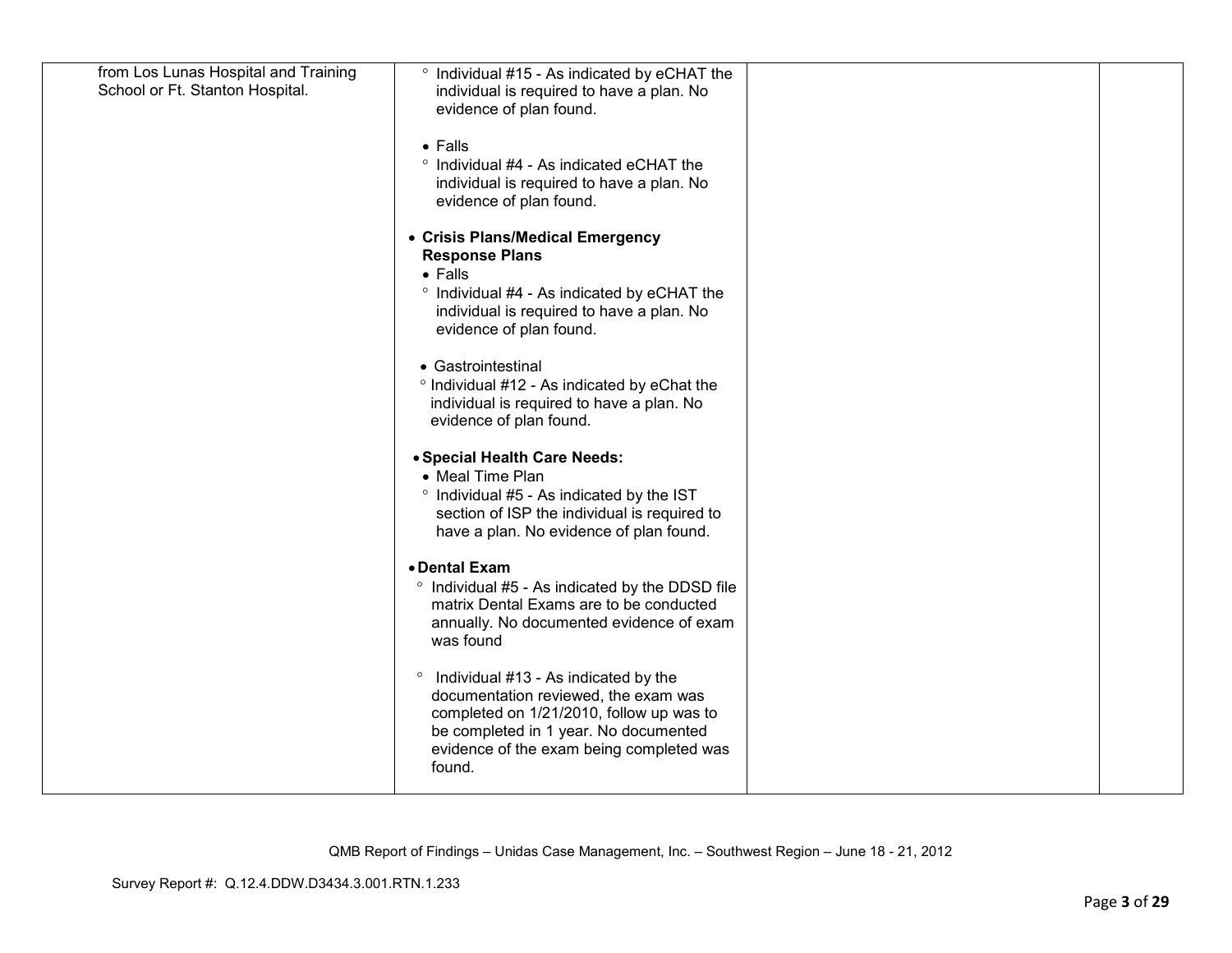| • Vision Exam                                          |  |
|--------------------------------------------------------|--|
| $\circ$                                                |  |
| Individual #1 - As indicated by the DDSD               |  |
| file matrix Vision Exams are to be                     |  |
| conducted every other year. No                         |  |
| documented evidence of exam was found.                 |  |
|                                                        |  |
| ° Individual #4 - As indicated by the DDSD             |  |
| file matrix Vision Exams are to be                     |  |
| conducted every other year. No                         |  |
| documented evidence of exam was found.                 |  |
|                                                        |  |
| ° Individual #5 - As indicated by the DDSD file        |  |
| matrix Vision Exams are to be conducted                |  |
| every other year. No documented evidence               |  |
| of exam was found.                                     |  |
|                                                        |  |
| ° Individual #13 - As indicated by the                 |  |
| documentation reviewed, the exam was                   |  |
| completed on 4/21/2008. No documented                  |  |
| evidence of the exam being completed was               |  |
| found.                                                 |  |
|                                                        |  |
| <sup>o</sup> Individual #15 - As indicated by the DDSD |  |
| file matrix Vision Exams are to be                     |  |
| conducted every other year. No                         |  |
| documented evidence of exam was found.                 |  |
|                                                        |  |
| • Prostate Specific Antigen (PSA)                      |  |
|                                                        |  |
| ° Individual #13 - As indicated by the annual          |  |
| physical exam the Individual was referred              |  |
| for a PSA on 2/1/2012. No documented                   |  |
| evidence of the exam being completed was               |  |
| found.                                                 |  |
|                                                        |  |
| • Blood Levels                                         |  |
| ° Individual #13 - As indicated by the                 |  |
| documentation reviewed, lab work was                   |  |
| ordered on 2/1/2012. No documented                     |  |
| evidence found to verify it was completed.             |  |
|                                                        |  |
| • Positive Behavior Support Assessment (#12)           |  |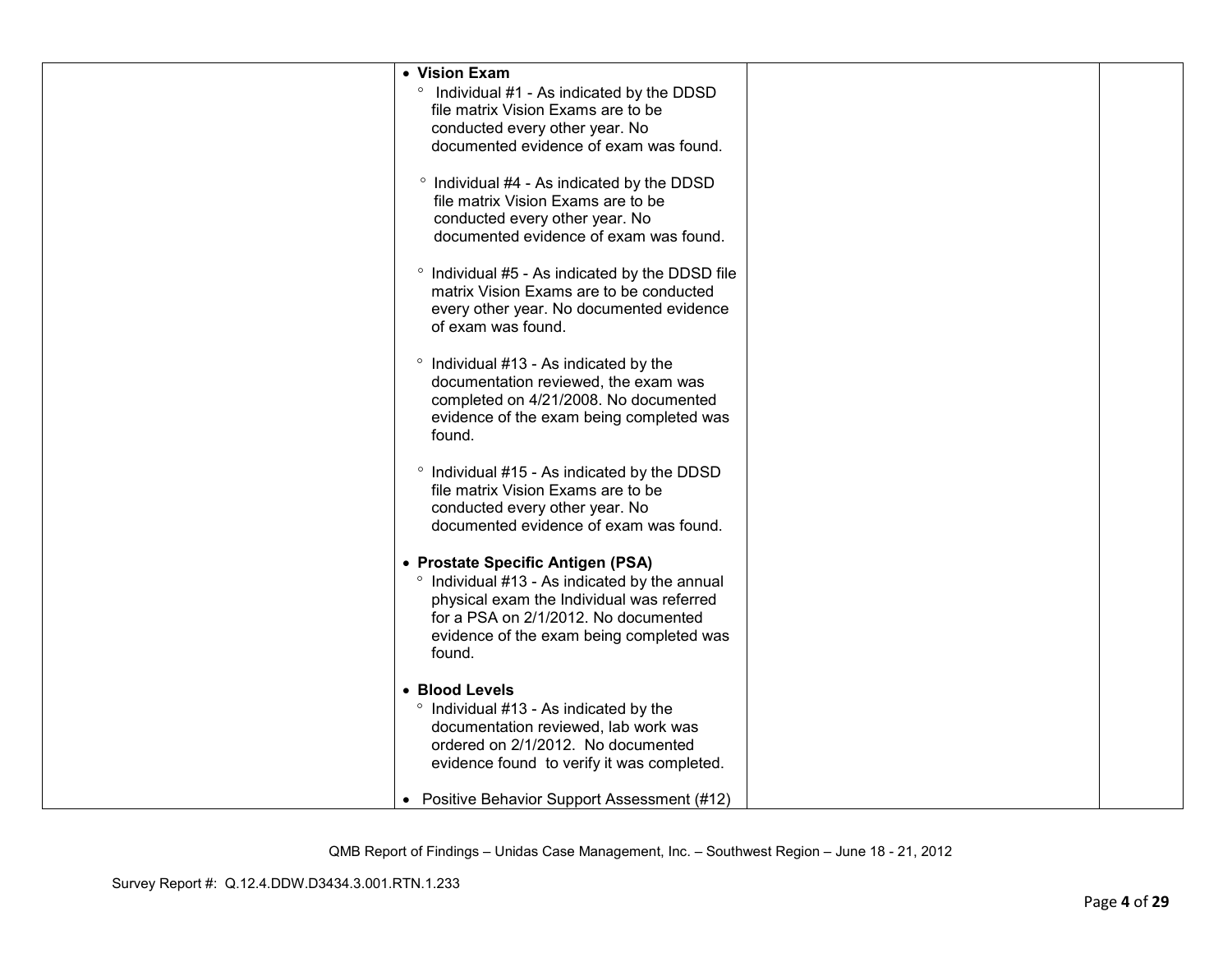| • Guardianship Documentation (#5) |  |
|-----------------------------------|--|
|                                   |  |
|                                   |  |
|                                   |  |
|                                   |  |
|                                   |  |
|                                   |  |
|                                   |  |
|                                   |  |
|                                   |  |
|                                   |  |
|                                   |  |
|                                   |  |
|                                   |  |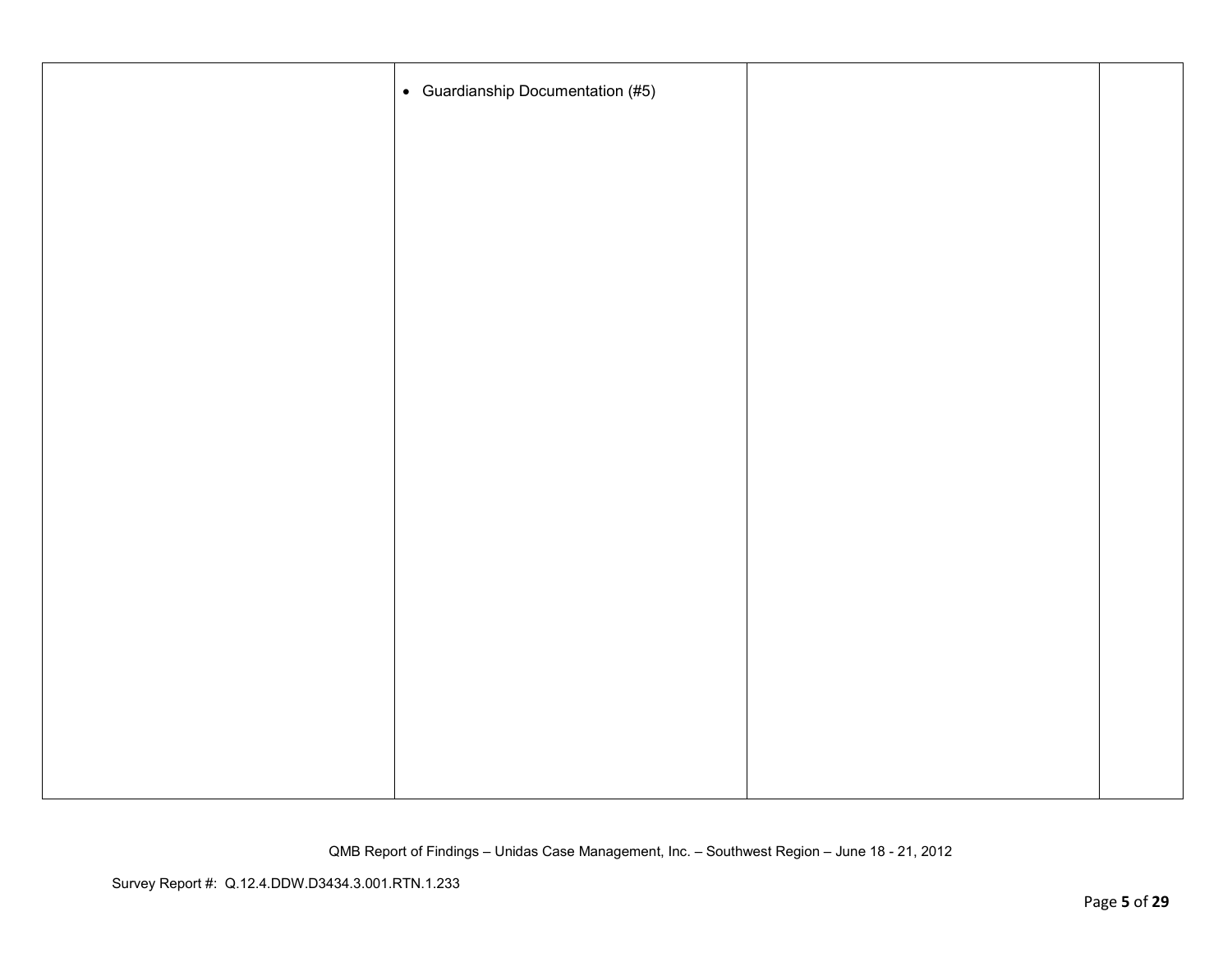| Tag #4C07 Individual Service Planning                                                                                                                                                                                                                                       | <b>Standard Level Deficiency</b>                                                                                                                                                                                                                                                                                                                  |                                                                                                                 |  |
|-----------------------------------------------------------------------------------------------------------------------------------------------------------------------------------------------------------------------------------------------------------------------------|---------------------------------------------------------------------------------------------------------------------------------------------------------------------------------------------------------------------------------------------------------------------------------------------------------------------------------------------------|-----------------------------------------------------------------------------------------------------------------|--|
| Developmental Disabilities (DD) Waiver Service<br>Standards effective 4/1/2007<br><b>CHAPTER 4 III. CASE MANAGEMENT</b><br><b>SERVICE REQUIREMENTS</b><br>E. Individualized Service Planning and<br>Approval:                                                               | Based on record review the Agency failed to<br>ensure Case Managers developed realistic and<br>measurable desired outcomes for the individual<br>as identified in the ISP which includes the<br>individual's long-term vision, summary of<br>strengths, preferences and needs, desired<br>outcomes and an action plan for 6 of 18<br>Individuals. | <b>Provider:</b><br>State your Plan of Correction for the<br>deficiencies cited in this tag here: $\rightarrow$ |  |
| (1) Individualized service planning is developed<br>through a person-centered planning process<br>in accordance with the rule governing ISP<br>development (7.26.5 NMAC). A person-<br>centered planning process shall be used to<br>develop an ISP that includes:          | $\bullet$ Individual #6<br>° "Will learn to recycle daily." Outcome was<br>does not indicate how and/or when it would<br>be completed.<br>$\bullet$ Individual #8                                                                                                                                                                                 | <b>Provider:</b><br><b>Enter your ongoing Quality Assurance/Quality</b>                                         |  |
| (a) Realistic and measurable desired<br>outcomes for the individual as identified<br>in the ISP which includes the individual's<br>long-term vision, summary of strengths,<br>preferences and needs, desired<br>outcomes and an action plan and is:                         | "Will organize and put away her clothes in<br>appropriate place." Outcome was does not<br>indicate how and/or when it would be<br>completed.<br>• Individual #9                                                                                                                                                                                   | Improvement processes as it related to this tag<br>number here: $\rightarrow$                                   |  |
| An ongoing process, based on the<br>(i)<br>individual's long-term vision, and not<br>a one-time-a-year event; and                                                                                                                                                           | ° "Will learn to budget and save her earnings<br>from her sales every 2 weeks." Outcome<br>was does not indicate how and/or when it<br>would be completed.                                                                                                                                                                                        |                                                                                                                 |  |
| Completed and implemented in<br>(ii)<br>response to what the IDT members<br>learn from and about the person and<br>involves those who can support the<br>individual in achieving his or her<br>desired outcomes (including family,<br>guardians, friends, providers, etc.). | $\bullet$ Individual #12<br>° "Will increase social skills to enhance<br>positive relationships with her friends."<br>Outcome was does not indicate how and/or<br>when it would be completed.<br>$\bullet$ Individual #13                                                                                                                         |                                                                                                                 |  |
| The Case Manager will ensure the ongoing<br>(2)<br>assessment of the individual's strengths,<br>needs and preferences and use this<br>information to inform the IDT members and<br>guide the development of the plan.                                                       | ° "Will make ceramic art work to decorate his<br>home." Outcome was does not indicate<br>how and/or when it would be completed.<br>• Individual #17<br><sup>o</sup> "Will explore community activities by                                                                                                                                         |                                                                                                                 |  |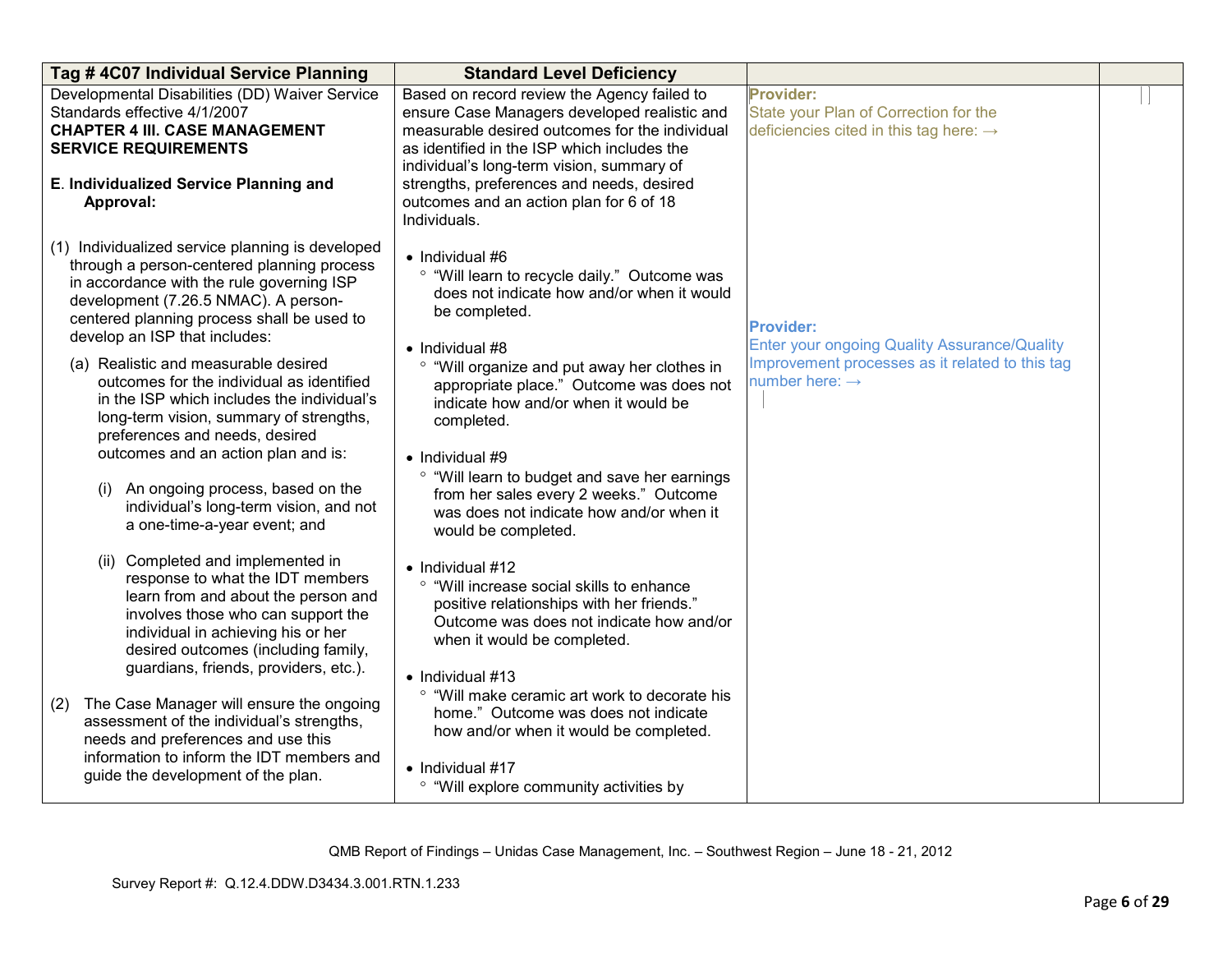| 7.26.5.14 DEVELOPMENT OF THE                                                           | communication where he would like to go  |  |
|----------------------------------------------------------------------------------------|------------------------------------------|--|
| <b>INDIVIDUAL SERVICE PLAN (ISP) -</b>                                                 | using assistance technology." Outcome    |  |
| <b>CONTENT OF INDIVIDUAL SERVICE PLANS:</b>                                            | was does not indicate how and/or when it |  |
| Each ISP shall contain                                                                 | would be completed.                      |  |
| C.<br>Outcomes:                                                                        |                                          |  |
| The IDT has the explicit responsibility of<br>(1)                                      |                                          |  |
| identifying reasonable services and supports                                           |                                          |  |
| needed to assist the individual in achieving the                                       |                                          |  |
| desired outcome and long term vision. The IDT                                          |                                          |  |
| determines the intensity, frequency, duration,                                         |                                          |  |
| location and method of delivery of needed                                              |                                          |  |
| services and supports. All IDT members may                                             |                                          |  |
| generate suggestions and assist the individual in                                      |                                          |  |
| communicating and developing outcomes.                                                 |                                          |  |
| Outcome statements shall also be written in the                                        |                                          |  |
| individual's own words, whenever possible.                                             |                                          |  |
| Outcomes shall be prioritized in the ISP.                                              |                                          |  |
| Outcomes planning shall be<br>(2)                                                      |                                          |  |
| implemented in one or more of the four "life                                           |                                          |  |
| areas" (work or leisure activities, health or                                          |                                          |  |
| development of relationships) and address as                                           |                                          |  |
| appropriate home environment, vocational,                                              |                                          |  |
| educational, communication, self-care,                                                 |                                          |  |
| leisure/social, community resource use, safety,                                        |                                          |  |
| psychological/behavioral and medical/health<br>outcomes. The IDT shall assure that the |                                          |  |
| outcomes in the ISP relate to the individual's                                         |                                          |  |
| long term vision statement. Outcomes are                                               |                                          |  |
| required for any life area for which the individual                                    |                                          |  |
| receives services funded by the developmental                                          |                                          |  |
| disabilities Medicaid waiver.                                                          |                                          |  |
|                                                                                        |                                          |  |
|                                                                                        |                                          |  |
|                                                                                        |                                          |  |
|                                                                                        |                                          |  |
|                                                                                        |                                          |  |
|                                                                                        |                                          |  |
|                                                                                        |                                          |  |
|                                                                                        |                                          |  |
|                                                                                        |                                          |  |
|                                                                                        |                                          |  |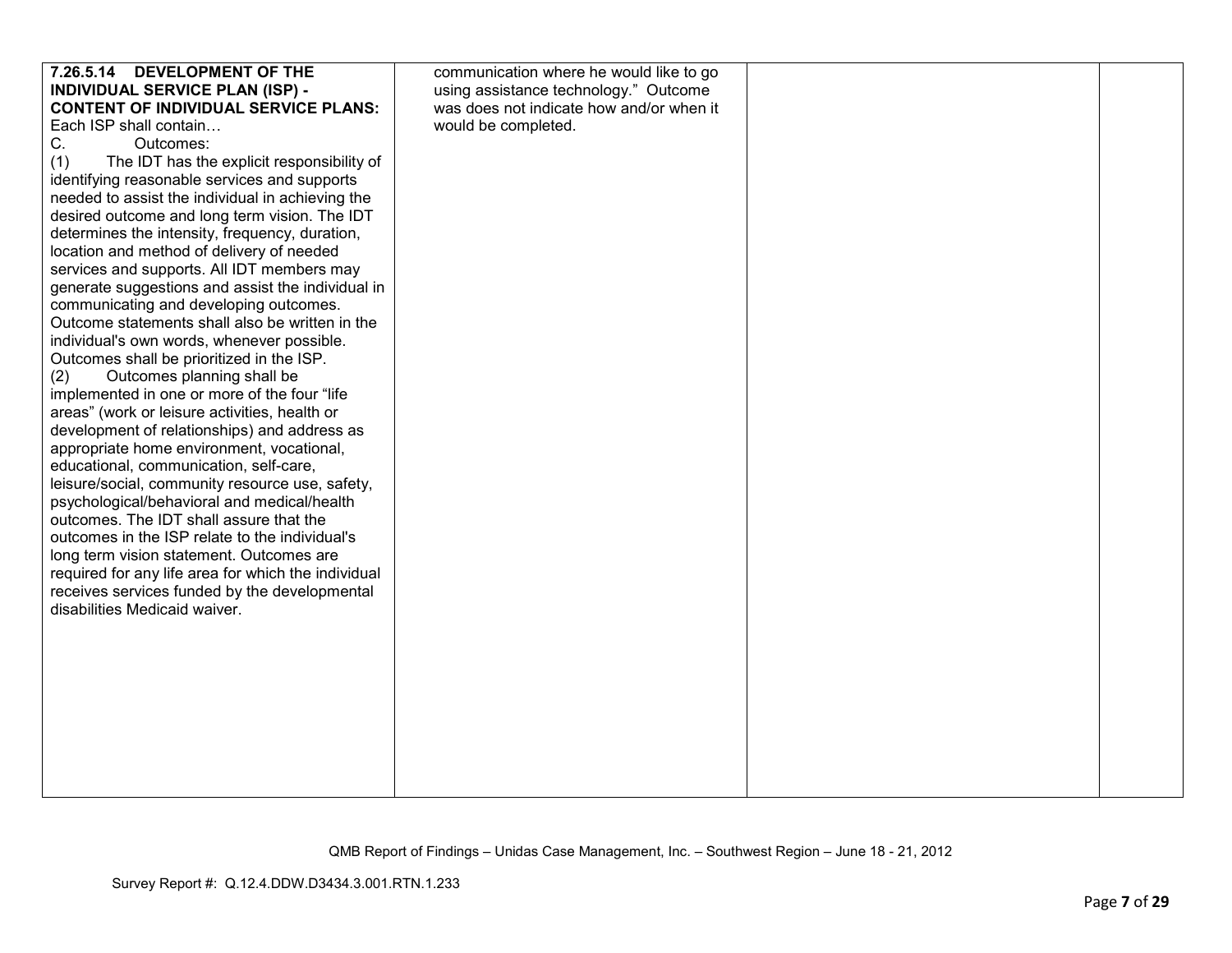| Tag #4C09 Secondary FOC                                                                                                                                                                                                                                                                                                                                                                                                              | <b>Standard Level Deficiency</b>                                                                                                                                                                                                |                                                                                                                                                   |  |
|--------------------------------------------------------------------------------------------------------------------------------------------------------------------------------------------------------------------------------------------------------------------------------------------------------------------------------------------------------------------------------------------------------------------------------------|---------------------------------------------------------------------------------------------------------------------------------------------------------------------------------------------------------------------------------|---------------------------------------------------------------------------------------------------------------------------------------------------|--|
| Developmental Disabilities (DD) Waiver Service<br>Standards effective 4/1/2007<br><b>CHAPTER 4 III. CASE MANAGEMENT</b><br><b>SERVICE REQUIREMENTS</b><br><b>G. Secondary Freedom of Choice Process</b>                                                                                                                                                                                                                              | Based on record review, the Agency failed to<br>maintain current Secondary Freedom of Choice<br>documentation and ensure individuals obtained<br>all services through the Freedom of Choice<br>Process for 3 of 18 individuals. | <b>Provider:</b><br>State your Plan of Correction for the<br>deficiencies cited in this tag here: $\rightarrow$                                   |  |
| (1) The Case Management Provider Agency<br>will ensure that it maintains a current<br>Secondary Freedom of Choice (FOC) form<br>that includes all service providers offering<br>services in that region.                                                                                                                                                                                                                             | The following items were not found and/or not<br>agency specific to the individual's current<br>services :<br>• Secondary Freedom of Choice                                                                                     |                                                                                                                                                   |  |
| (2) The Case Manager will present the<br>Secondary FOC form to the individual or<br>authorized representative for selection of<br>direct service providers.                                                                                                                                                                                                                                                                          | Community Access (#1)<br>Speech Therapy (#5)<br>$\circ$<br>$\circ$<br>Physical Therapy (#4)                                                                                                                                     | <b>Provider:</b><br>Enter your ongoing Quality Assurance/Quality<br>Improvement processes as it related to this tag<br>number here: $\rightarrow$ |  |
| (3) At least annually, at the time rights and<br>responsibilities are reviewed, individuals<br>and guardians served will be reminded that<br>they may change providers at any time, as<br>well as change types of services. At this<br>time, Case Managers shall offer to review<br>the current Secondary FOC list with<br>individuals and guardians served. If they<br>are interested in changing, a new FOC<br>shall be completed. |                                                                                                                                                                                                                                 |                                                                                                                                                   |  |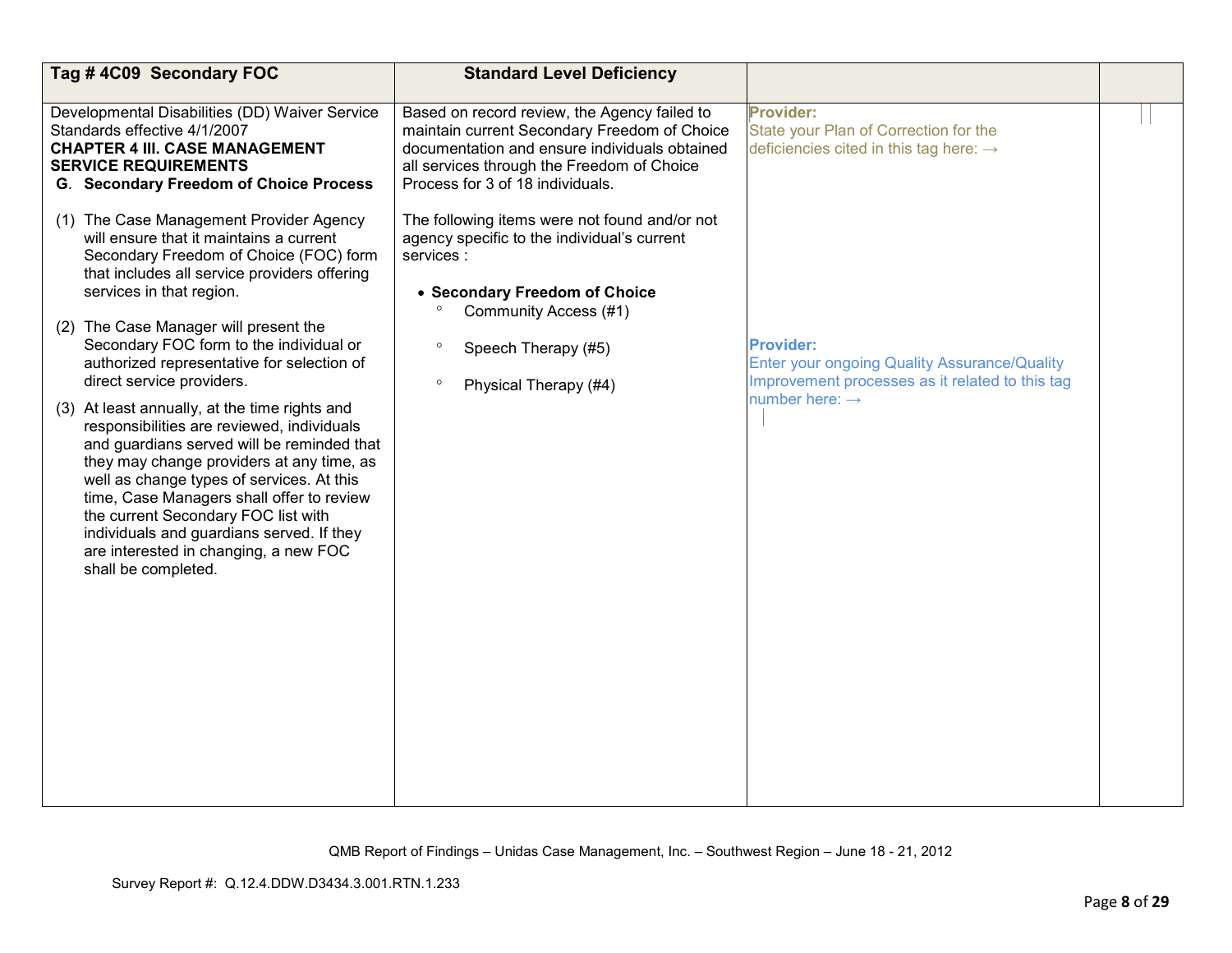| Tag #4C12 Monitoring & Evaluation of<br><b>Services</b>                                                                                                                                                                                                                                                                                                                                       | <b>Standard Level Deficiency</b>                                                                                                                                                                                                                                 |                                                                                                                               |  |
|-----------------------------------------------------------------------------------------------------------------------------------------------------------------------------------------------------------------------------------------------------------------------------------------------------------------------------------------------------------------------------------------------|------------------------------------------------------------------------------------------------------------------------------------------------------------------------------------------------------------------------------------------------------------------|-------------------------------------------------------------------------------------------------------------------------------|--|
| Developmental Disabilities (DD) Waiver Service<br>Standards effective 4/1/2007<br><b>CHAPTER 4 III. CASE MANAGEMENT</b><br><b>SERVICE REQUIREMENTS</b><br><b>Case Manager Monitoring and</b><br><b>Evaluation of Service Delivery</b>                                                                                                                                                         | Based on record review, the Agency failed to<br>use a formal ongoing monitoring process that<br>provides for the evaluation of quality,<br>effectiveness, and appropriateness of services<br>and supports provided to the individual for 1 of<br>18 individuals. | <b>Provider:</b><br>State your Plan of Correction for the<br>deficiencies cited in this tag here: $\rightarrow$               |  |
| The Case Manager shall use a formal<br>(1)<br>ongoing monitoring process that provides<br>for the evaluation of quality, effectiveness,<br>and appropriateness of services and<br>supports provided to the individual as<br>specified in the ISP.                                                                                                                                             | Record review of Agency files found NO<br>evidence indicating face-to-face visits were<br>completed as required for the following<br>individuals:<br>° Individual #5 - No Face-to-Face Visit<br>Summary Forms found for April 2012.                              | <b>Provider:</b>                                                                                                              |  |
| Monitoring and evaluation activities shall<br>(2)<br>include, but not be limited to:<br>(a) Face-To-Face Contact: A minimum of<br>twelve (12) face-to-face contact visits<br>annually (1 per month) is required to<br>occur between the Case Manager and<br>the individual served as described in the<br>ISP; an exception is that children may<br>receive a minimum of four visits per year; |                                                                                                                                                                                                                                                                  | Enter your ongoing Quality Assurance/Quality<br>Improvement processes as it related to this tag<br>number here: $\rightarrow$ |  |
| (b) Jackson Class members require two (2)<br>face-to-face contacts per month, one of<br>which occurs at a location in which the<br>individual spends the majority of the day<br>(i.e., place of employment, habilitation<br>program) and one at the person's<br>residence;                                                                                                                    |                                                                                                                                                                                                                                                                  |                                                                                                                               |  |
| (c) For non-Jackson Class members who<br>receive Community Living Services, at<br>least every other month, one of the face-<br>to-face visits shall occur in the individual's<br>residence;                                                                                                                                                                                                   |                                                                                                                                                                                                                                                                  |                                                                                                                               |  |
| (d) For adults who are not Jackson Class                                                                                                                                                                                                                                                                                                                                                      |                                                                                                                                                                                                                                                                  |                                                                                                                               |  |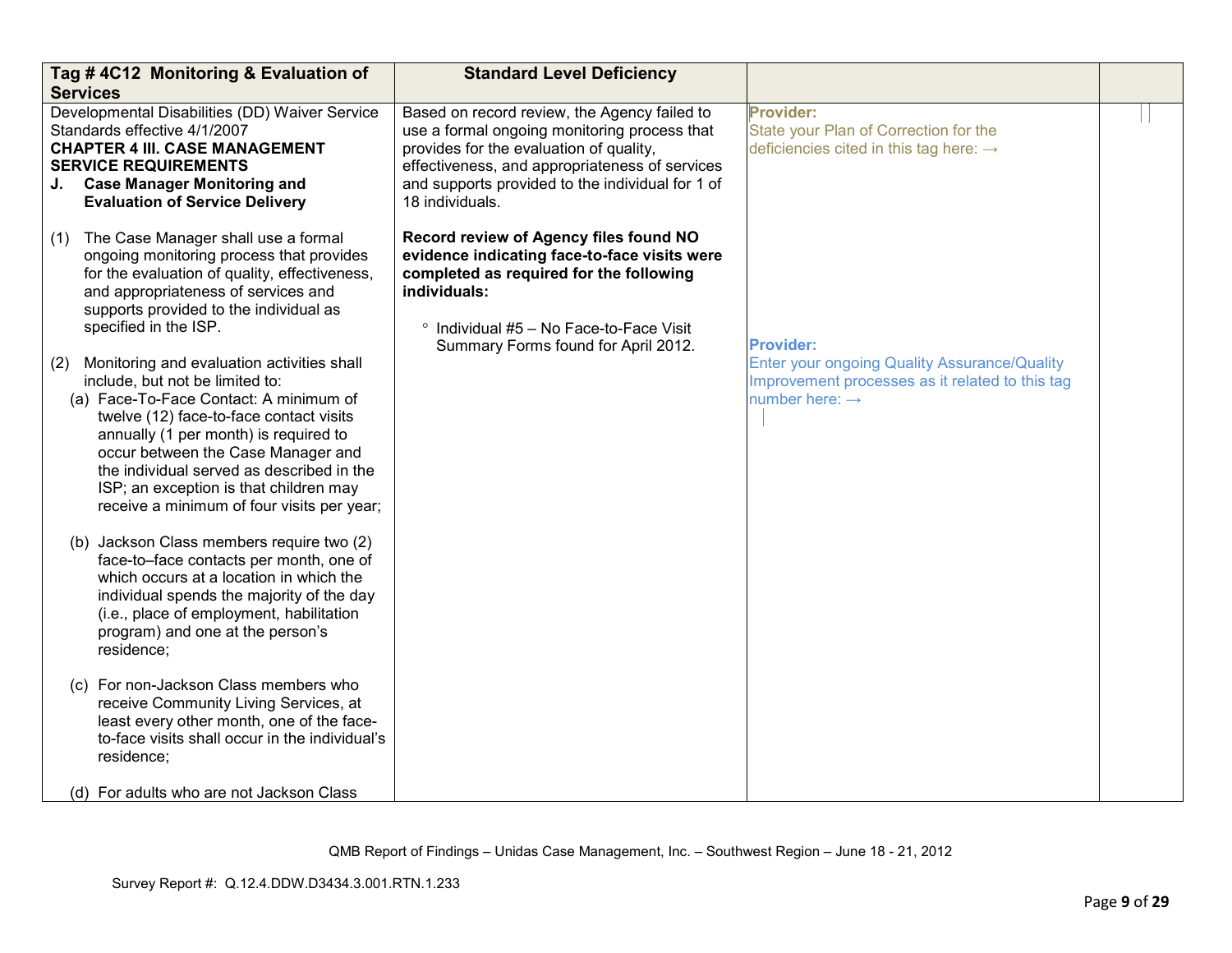|     | members and who do not receive<br>Community Living Services, at least one           |  |  |
|-----|-------------------------------------------------------------------------------------|--|--|
|     | face-to-face visit per quarter shall be in<br>his or her home;                      |  |  |
|     |                                                                                     |  |  |
|     | (e) If concerns regarding the health or safety                                      |  |  |
|     | of the individual are documented during<br>monitoring or assessment activities, the |  |  |
|     | Case Manager shall immediately notify                                               |  |  |
|     | appropriate supervisory personnel within                                            |  |  |
|     | the Provider Agency and document the                                                |  |  |
|     | concern. If the reported concerns are not                                           |  |  |
|     | remedied by the Provider Agency within a                                            |  |  |
|     | reasonable, mutually agreed period of<br>time, the concern shall be reported in     |  |  |
|     | writing to the respective DDSD Regional                                             |  |  |
|     | Office and/or the Division of Health                                                |  |  |
|     | Improvement (DHI) as appropriate to the                                             |  |  |
|     | nature of the concern. Unless the nature                                            |  |  |
|     | of the concern is urgent, no more than                                              |  |  |
|     | fifteen (15) working days shall be allowed<br>for remediation or development of an  |  |  |
|     | acceptable plan of remediation. This                                                |  |  |
|     | does not preclude the Case Managers'                                                |  |  |
|     | obligation to report abuse, neglect or                                              |  |  |
|     | exploitation as required by New Mexico                                              |  |  |
|     | Statute.                                                                            |  |  |
| (f) | Service monitoring for children: When a                                             |  |  |
|     | parent chooses fewer than twelve (12)                                               |  |  |
|     | annual units of case management, the                                                |  |  |
|     | Case Manager will inform the parent of                                              |  |  |
|     | the parent's responsibility for the<br>monitoring and evaluation activities         |  |  |
|     | during the months he or she does not                                                |  |  |
|     | receive case management services,                                                   |  |  |
|     | (g) It is appropriate to conduct face-to-face                                       |  |  |
|     | visits with the individual both during the                                          |  |  |
|     | time the individual is receiving a service                                          |  |  |
|     | and during times the individual is not                                              |  |  |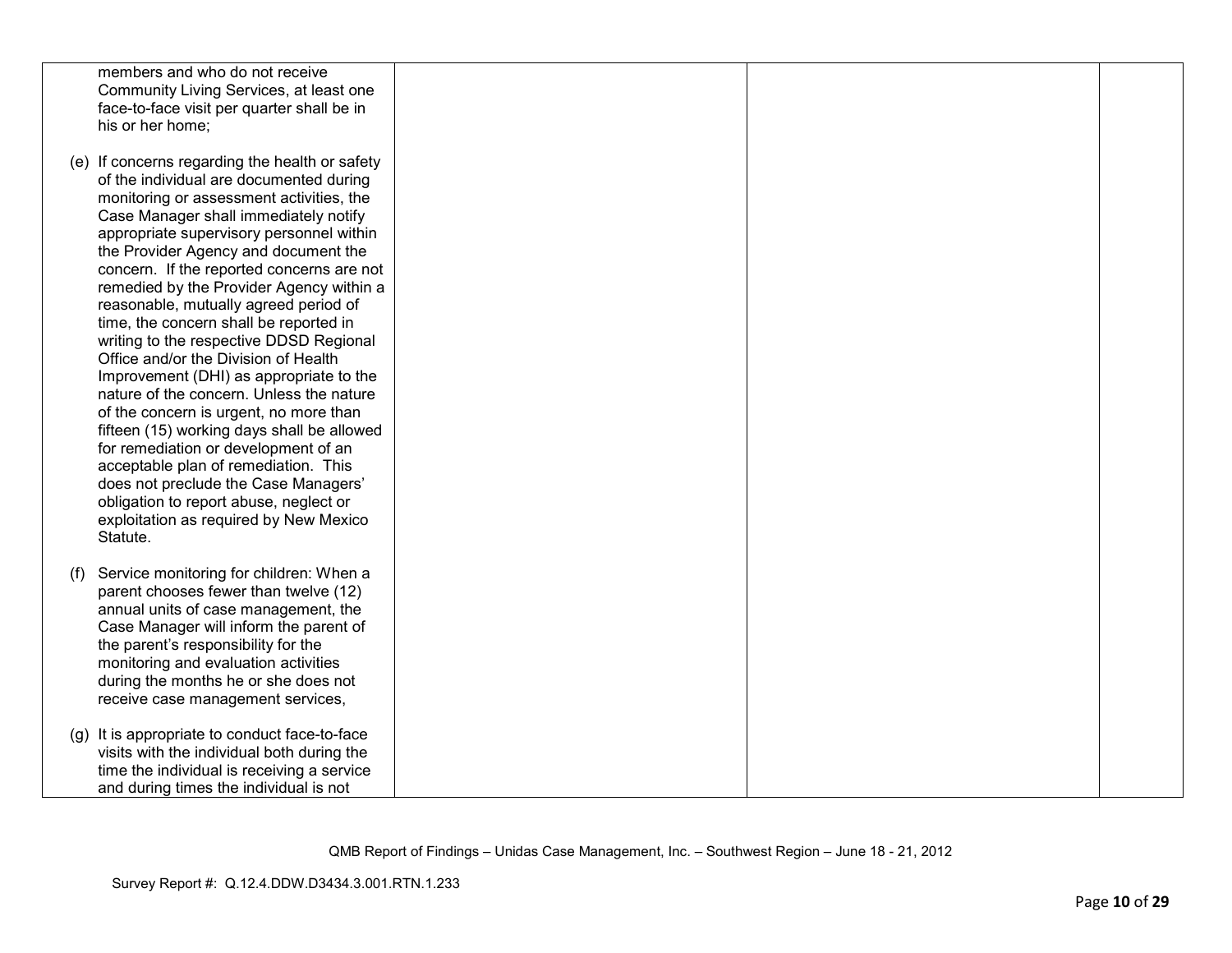| receiving a service. The preferences of<br>the individual shall be taken into<br>consideration when scheduling a visit.<br>Visits may be scheduled in advance or be<br>unannounced visits depending on the<br>nature of the need in monitoring service<br>delivery for the individual.                                                                                                                                                                                                                                                                                                                                                                                                             |  |  |
|----------------------------------------------------------------------------------------------------------------------------------------------------------------------------------------------------------------------------------------------------------------------------------------------------------------------------------------------------------------------------------------------------------------------------------------------------------------------------------------------------------------------------------------------------------------------------------------------------------------------------------------------------------------------------------------------------|--|--|
| (h) Communication with IDT members: Case<br>Managers shall facilitate and maintain<br>communication with the individual or his<br>or her representative, other IDT<br>members, providers and other relevant<br>parties to ensure the individual receives<br>maximum benefit of his or her services.<br>Case Managers need to ensure that any<br>needed adjustments to the service plan<br>are made, where indicated. Concerns<br>identified through communication with<br>teams that are not remedied within a<br>reasonable period of time shall be<br>reported in writing to the respective<br>regional office and/or the Division of<br>Health Improvements, as appropriate to<br>the concerns. |  |  |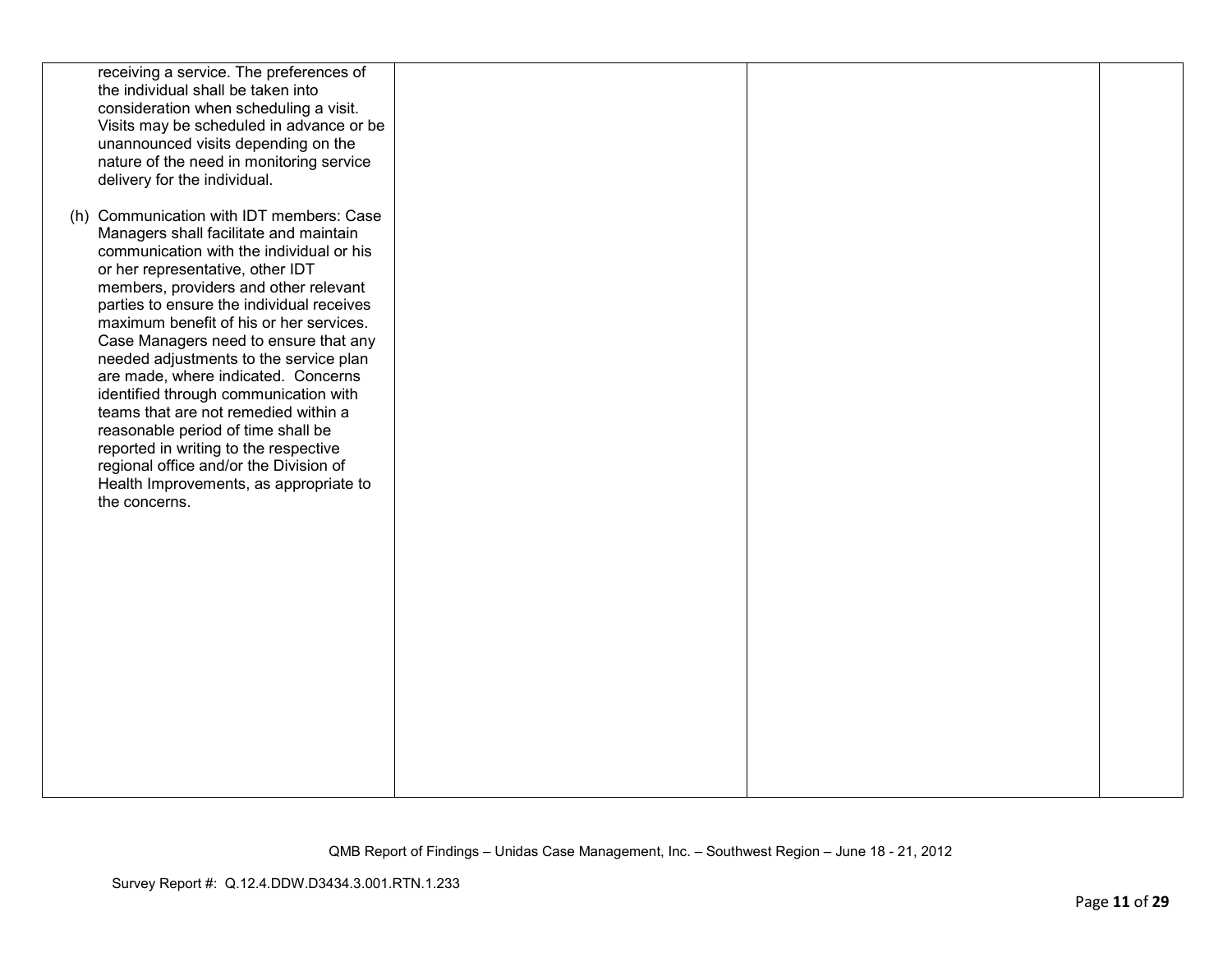| Tag #4C15.1 - QA Requirements - Bi-                                                                                                                                                                                                                                                                                                      | <b>Standard Level Deficiency</b>                                                                                                                                                                                                  |                                                                                                                                                   |  |
|------------------------------------------------------------------------------------------------------------------------------------------------------------------------------------------------------------------------------------------------------------------------------------------------------------------------------------------|-----------------------------------------------------------------------------------------------------------------------------------------------------------------------------------------------------------------------------------|---------------------------------------------------------------------------------------------------------------------------------------------------|--|
| <b>Annual Reports &amp; Provider Quarterly</b>                                                                                                                                                                                                                                                                                           |                                                                                                                                                                                                                                   |                                                                                                                                                   |  |
| <b>Reports</b>                                                                                                                                                                                                                                                                                                                           |                                                                                                                                                                                                                                   |                                                                                                                                                   |  |
| <b>CHAPTER 4 IV. CASE MANAGEMENT</b><br>PROVIDER AGENCY REQUIREMENTS<br>C. Quality Assurance Requirements: Case<br>Management Provider Agencies will use an<br>Internal Quality Assurance and                                                                                                                                            | Based on record review, the Agency failed to<br>ensure that reports and ISP's meet required<br>timelines and include the required contents for 3<br>of 18 individuals.                                                            | <b>Provider:</b><br>State your Plan of Correction for the<br>deficiencies cited in this tag here: $\rightarrow$                                   |  |
| Improvement Plan that must be submitted<br>to and reviewed by the Statewide Case<br>Management Coordinator, that shall include<br>but is not limited to the following:                                                                                                                                                                   | The following quarterly/bi-annual reports were<br>not found:<br>• Supported Living Annual Assessment                                                                                                                              |                                                                                                                                                   |  |
| Case Management Provider Agencies are<br>(1)<br>to:                                                                                                                                                                                                                                                                                      | <sup>o</sup> Individual #1 - None found for August 2010<br>- August 2011.                                                                                                                                                         |                                                                                                                                                   |  |
| (a) Use a formal ongoing monitoring protocol<br>that provides for the evaluation of quality,<br>effectiveness and continued need for<br>services and supports provided to the<br>individual. This protocol shall be written<br>and its implementation documented.                                                                        | • Family Living Annual Assessment<br>Individual #15 - None found for September<br>$\circ$<br>2010 - September 2011.<br>• Community Inclusion - Community                                                                          | <b>Provider:</b><br>Enter your ongoing Quality Assurance/Quality<br>Improvement processes as it related to this tag<br>number here: $\rightarrow$ |  |
| (b) Assure that reports and ISPs meet<br>required timelines and include required<br>content.                                                                                                                                                                                                                                             | <b>Access Quarterly Reports:</b><br><sup>o</sup> Individual #5 - None found for April 2011 -<br>March 2012.                                                                                                                       |                                                                                                                                                   |  |
| (c) Conduct a quarterly review of progress<br>reports from service providers to verify<br>that the individual's desired outcomes<br>and action plans remain appropriate and                                                                                                                                                              | ° Individual #13 - None found for May 2012.<br>Note: Agency completes monthly reports.<br>° Individual #15 - None found for June 2011<br>$-$ May 2012.                                                                            |                                                                                                                                                   |  |
| realistic.<br>(i) If the service providers' quarterly<br>reports are not received by the Case<br>Management Provider Agency within<br>fourteen (14) days following the end of<br>the quarter, the Case Management<br>Provider Agency is to contact the<br>service provider in writing requesting<br>the report within one week from that | • Community Inclusion - Community<br><b>Access Annual Assessment:</b><br>$\degree$ Individual #5 - None found for September<br>2010 - September 2011.<br><sup>o</sup> Individual #13 - None found for April 2011<br>- April 2012. |                                                                                                                                                   |  |
| date.<br>(ii) If the quarterly report is not received                                                                                                                                                                                                                                                                                    | $\degree$ Individual #15 – None found for September<br>2010 - September 2011.                                                                                                                                                     |                                                                                                                                                   |  |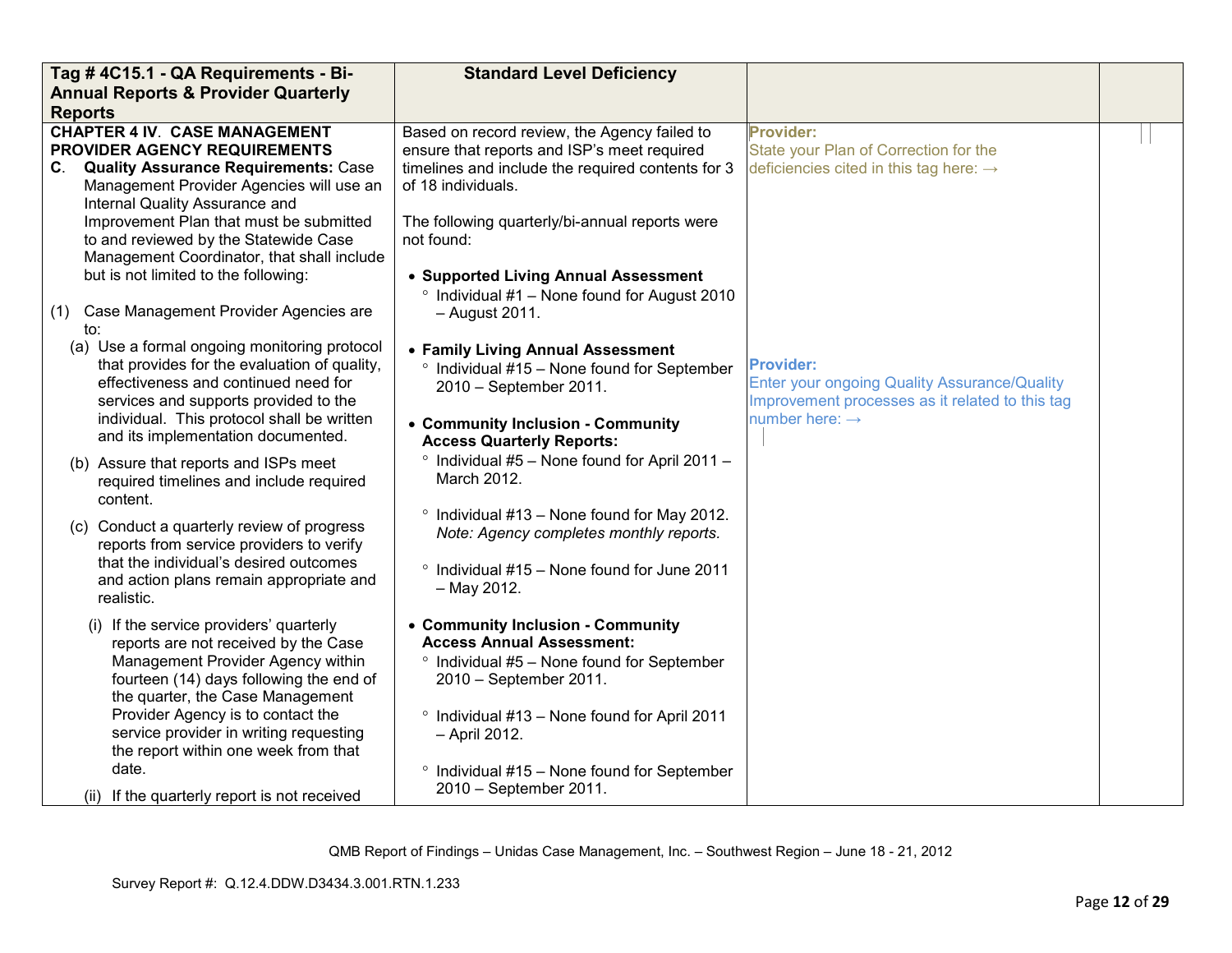| within one week of the written request,<br>the Case Management Provider<br>Agency is to contact the respective<br>DDSD Regional Office in writing within<br>one business day for assistance in<br>obtaining required reports.                                                                                                                                                                                                                                                                                                                                       | • Nursing Quarterly Reports:<br>° Individual #15 - None found for June 2011<br>- February 2012. |  |
|---------------------------------------------------------------------------------------------------------------------------------------------------------------------------------------------------------------------------------------------------------------------------------------------------------------------------------------------------------------------------------------------------------------------------------------------------------------------------------------------------------------------------------------------------------------------|-------------------------------------------------------------------------------------------------|--|
| (d) Assure at least quarterly that Crisis<br>Prevention/Intervention Plans are in<br>place in the residence and at the Provider<br>Agency of the Day Services for all<br>individuals who have chronic medical<br>condition(s) with potential for life<br>threatening complications and/or who<br>have behavioral challenge(s) that pose a<br>potential for harm to themselves or<br>others.                                                                                                                                                                         |                                                                                                 |  |
| (e) Assure at least quarterly that a current<br>Health Care Plan (HCP) is in place in the<br>residence and day service site for<br>individuals who receive Community Living<br>or Day Services and who have a HAT<br>score of 4, 5, or 6. During face-to-face<br>visits and review of quarterly reports, the<br>Case Manager is required to verify that<br>the Health Care Plan is being<br>implemented.                                                                                                                                                            |                                                                                                 |  |
| <b>Assure that Community Living Services</b><br>(f)<br>are delivered in accordance with<br>standards, including responsibility of the<br>IDT Members to plan for at least 30 hours<br>per week of planned activities outside the<br>residence. If this is not possible due to<br>the needs of the individual, a goal shall<br>be developed that focuses on appropriate<br>levels of community integration. These<br>activities do not need to be limited to paid<br>supports but may include independent or<br>leisure activities appropriate to the<br>individual. |                                                                                                 |  |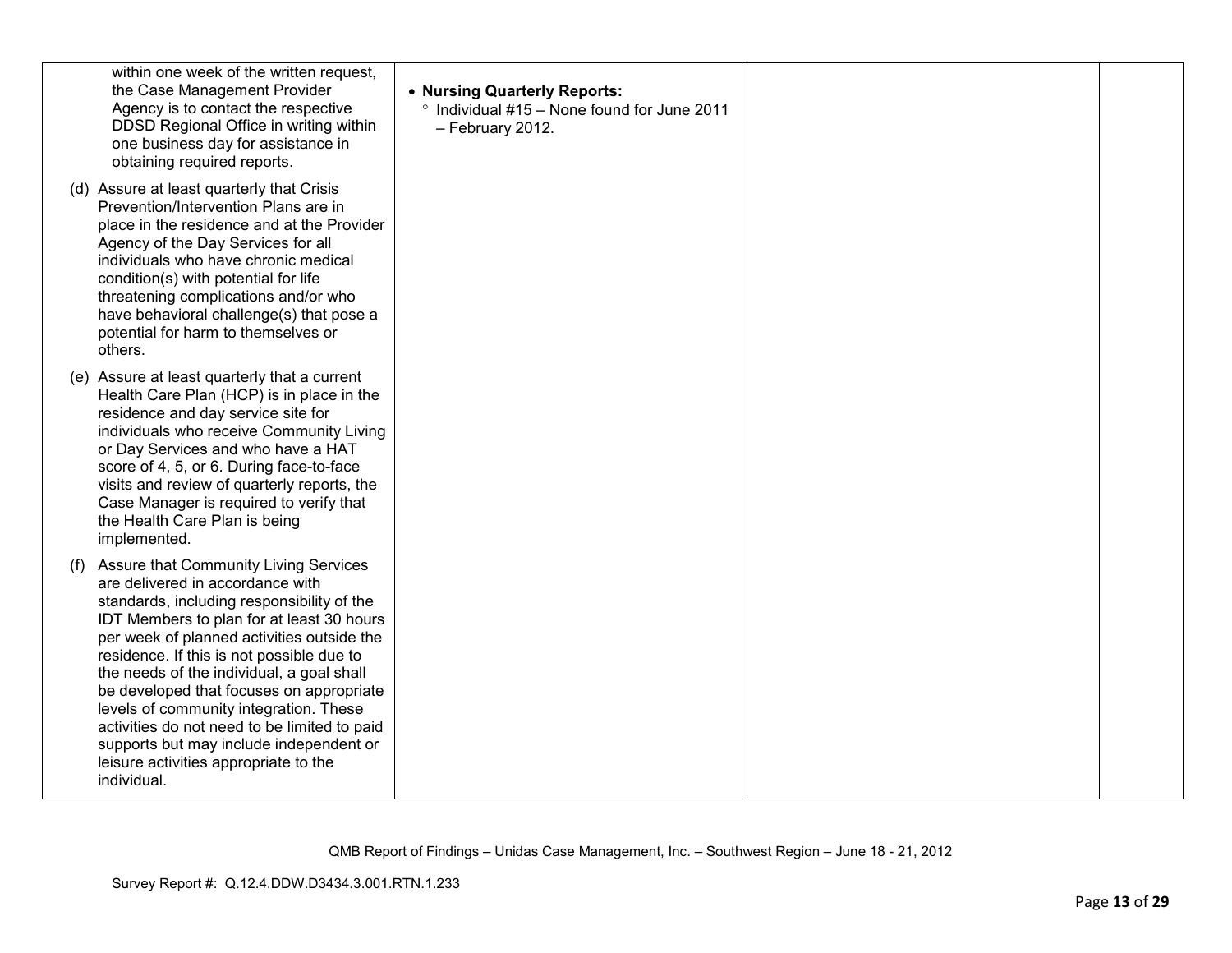|     | (g) Perform annual satisfaction surveys with<br>individuals regarding case management<br>services. A copy of the summary is due<br>each December 10 <sup>th</sup> to the respective<br>DDSD Regional Office, along with a<br>description of actions taken to address<br>suggestions and problems identified in<br>the survey.                                                                                                                                                                                                                                                                               |  |  |
|-----|-------------------------------------------------------------------------------------------------------------------------------------------------------------------------------------------------------------------------------------------------------------------------------------------------------------------------------------------------------------------------------------------------------------------------------------------------------------------------------------------------------------------------------------------------------------------------------------------------------------|--|--|
|     | (h) Maintain regular communication with all<br>providers delivering services and<br>products to the individual.                                                                                                                                                                                                                                                                                                                                                                                                                                                                                             |  |  |
| (i) | Establish and implement a written<br>grievance procedure.                                                                                                                                                                                                                                                                                                                                                                                                                                                                                                                                                   |  |  |
| (i) | Notify appropriate supervisory personnel<br>within the Provider Agency if concerns<br>are noted during monitoring or<br>assessment activities related to any of<br>the above requirements. If such concerns<br>are not remedied by the Provider Agency<br>within a reasonable mutually agreed<br>period of time, the concern shall be<br>reported in writing to the respective<br>DDSD Regional Office and/or DHI as<br>appropriate to the nature of the concern.<br>This does not preclude Case Managers'<br>obligations to report abuse, neglect or<br>exploitation as required by New Mexico<br>Statute. |  |  |
|     | (k) Utilize and submit the "Request for DDSD<br>Regional Office Intervention" form as<br>needed, such as when providers are not<br>responsive in addressing a quality<br>assurance concern. The Case<br>Management Provider Agency is required<br>to keep a copy in the individual's file.                                                                                                                                                                                                                                                                                                                  |  |  |
| (2) | Case Managers and Case Management<br>Provider Agencies are required to promote<br>and comply with the Case Management                                                                                                                                                                                                                                                                                                                                                                                                                                                                                       |  |  |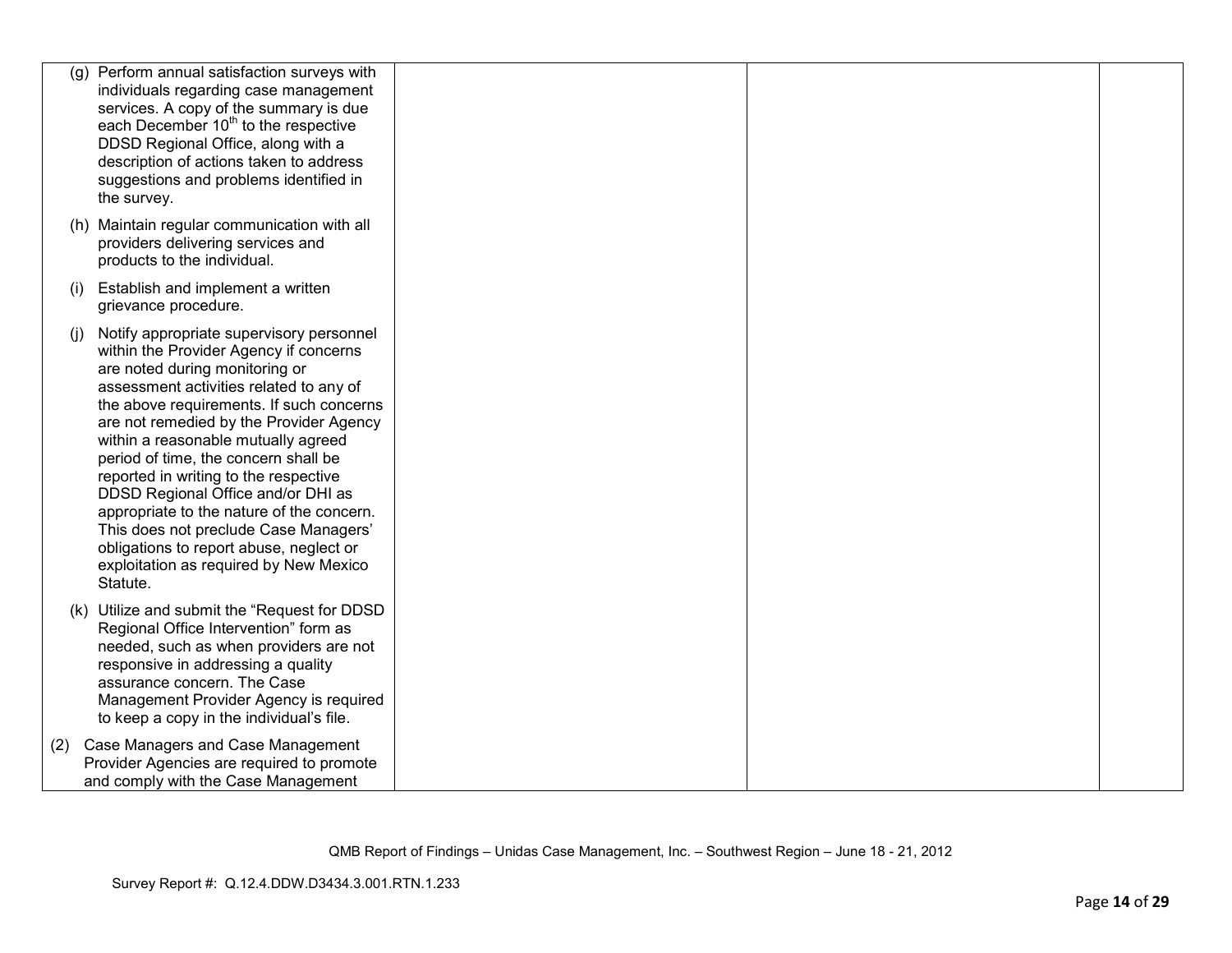| Code of Ethics:                                                                                                                                                                                                                                                                                                                     |  |  |
|-------------------------------------------------------------------------------------------------------------------------------------------------------------------------------------------------------------------------------------------------------------------------------------------------------------------------------------|--|--|
| (a) Case Managers shall provide the<br>individual/guardian with a copy of the<br>Code of Ethics when Addendum A is<br>signed.                                                                                                                                                                                                       |  |  |
| (b) Complaints against a Case Manager for<br>violation of the Code of Ethics brought to<br>the attention of DDSD will be sent to the<br>Case Manager's supervisor who is<br>required to respond within 10 working<br>days to DDSD with detailed actions<br>taken. DDSD reserves the right to<br>forward such complaints to the IRC. |  |  |
|                                                                                                                                                                                                                                                                                                                                     |  |  |
|                                                                                                                                                                                                                                                                                                                                     |  |  |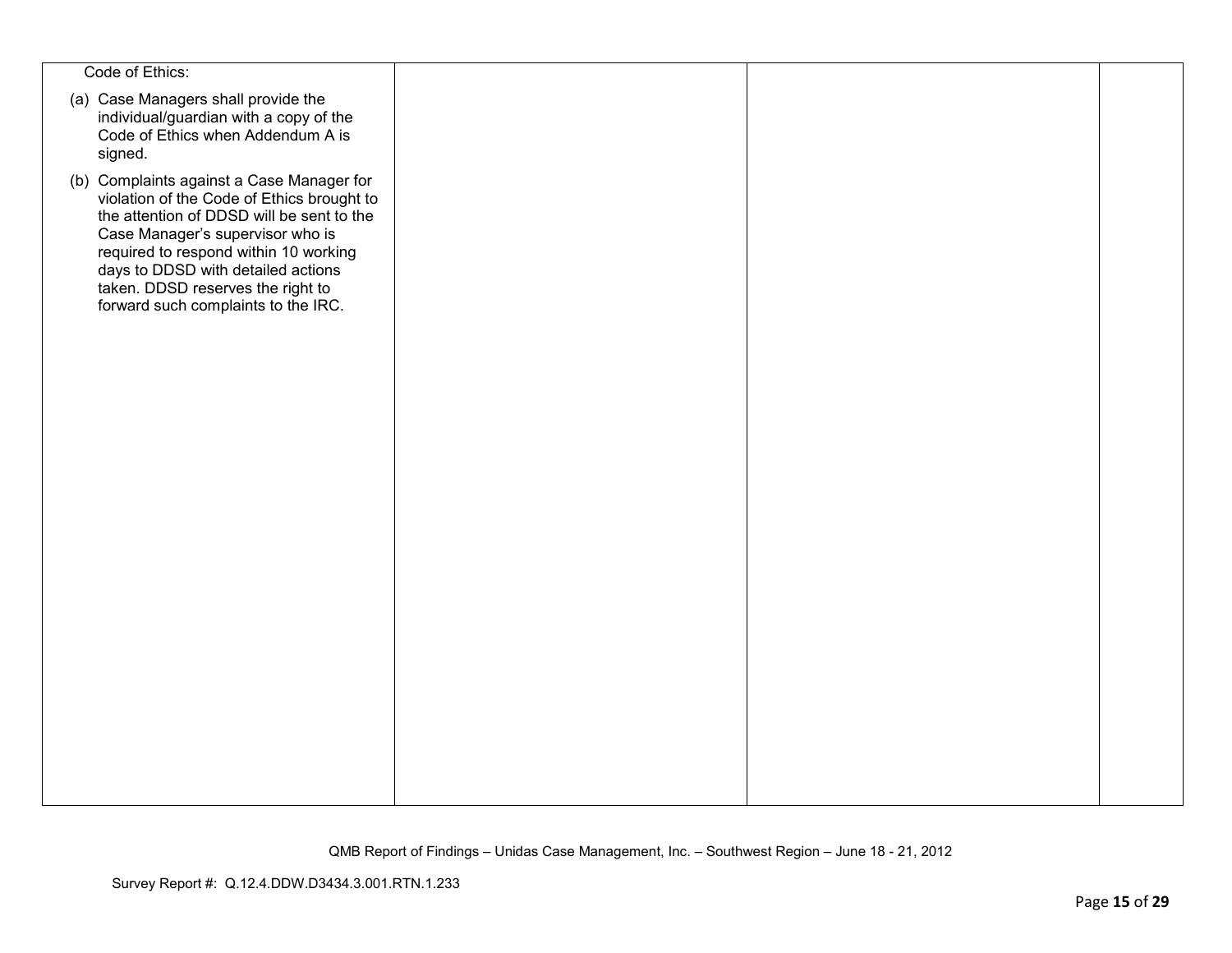| <b>Standard of Care</b>                                                                                                                                                                                                                                                                                                                                                                        | <b>Deficiencies</b>                                                                                                                      | <b>Agency Plan of Correction, On-going</b><br><b>QA/QI &amp; Responsible Party</b>                                                                       | <b>Date</b><br><b>Due</b> |
|------------------------------------------------------------------------------------------------------------------------------------------------------------------------------------------------------------------------------------------------------------------------------------------------------------------------------------------------------------------------------------------------|------------------------------------------------------------------------------------------------------------------------------------------|----------------------------------------------------------------------------------------------------------------------------------------------------------|---------------------------|
|                                                                                                                                                                                                                                                                                                                                                                                                |                                                                                                                                          | CMS Assurance – Level of Care – Initial and annual Level of Care (LOC) evaluations are completed within timeframes specified by the                      |                           |
| State.                                                                                                                                                                                                                                                                                                                                                                                         |                                                                                                                                          |                                                                                                                                                          |                           |
| Tag #4C05 Review & Approval of the<br><b>LTCAA by NMMUR</b>                                                                                                                                                                                                                                                                                                                                    | <b>Standard Level Deficiency</b>                                                                                                         |                                                                                                                                                          |                           |
| Developmental Disabilities (DD) Waiver Service<br>Standards effective 4/1/2007<br><b>CHAPTER 4 III. CASE MANAGEMENT</b><br><b>SERVICE REQUIREMENTS</b>                                                                                                                                                                                                                                         | Based on record review, the Agency failed to<br>maintain documentation of NMMUR review and<br>approval of LTCAA for 1 of 18 individuals. | <b>Provider:</b><br>State your Plan of Correction for the<br>deficiencies cited in this tag here: $\rightarrow$                                          |                           |
| C. Review and Approval of the LTCAA by the<br><b>New Mexico Medicaid Utilization Review</b><br>(NMMUR) Agent                                                                                                                                                                                                                                                                                   | The following items were not found, incomplete<br>and/or not current:<br><b>Re-Admit:</b><br>• Level of Care (#1)                        |                                                                                                                                                          |                           |
| (1) The Case Manager will submit the LTCAA<br>packet to the NMMUR agent for review and<br>approval. If it is an initial allocation,<br>submission shall occur within 60 days from<br>the date the DDSD receives the individual's<br>allocation letter for the DD Waiver. For re-<br>determinations, submission shall occur<br>between 45 days and 30 days prior to the<br>ISP expiration date. |                                                                                                                                          | <b>Provider:</b><br><b>Enter your ongoing Quality Assurance/Quality</b><br>Improvement processes as it related to this tag<br>number here: $\rightarrow$ |                           |
| (2) Prior to service delivery, the NMMUR agent<br>shall approve:                                                                                                                                                                                                                                                                                                                               |                                                                                                                                          |                                                                                                                                                          |                           |
| (a) All initial LTCAAs;                                                                                                                                                                                                                                                                                                                                                                        |                                                                                                                                          |                                                                                                                                                          |                           |
| (b) Any LTCAAs that result in a change in<br>the level of care for the individual; and                                                                                                                                                                                                                                                                                                         |                                                                                                                                          |                                                                                                                                                          |                           |
| (c) Any re-admit LTCAAs to the DD<br>Waiver.                                                                                                                                                                                                                                                                                                                                                   |                                                                                                                                          |                                                                                                                                                          |                           |
| (3) In addition to initial allocations, the NMMUR                                                                                                                                                                                                                                                                                                                                              |                                                                                                                                          |                                                                                                                                                          |                           |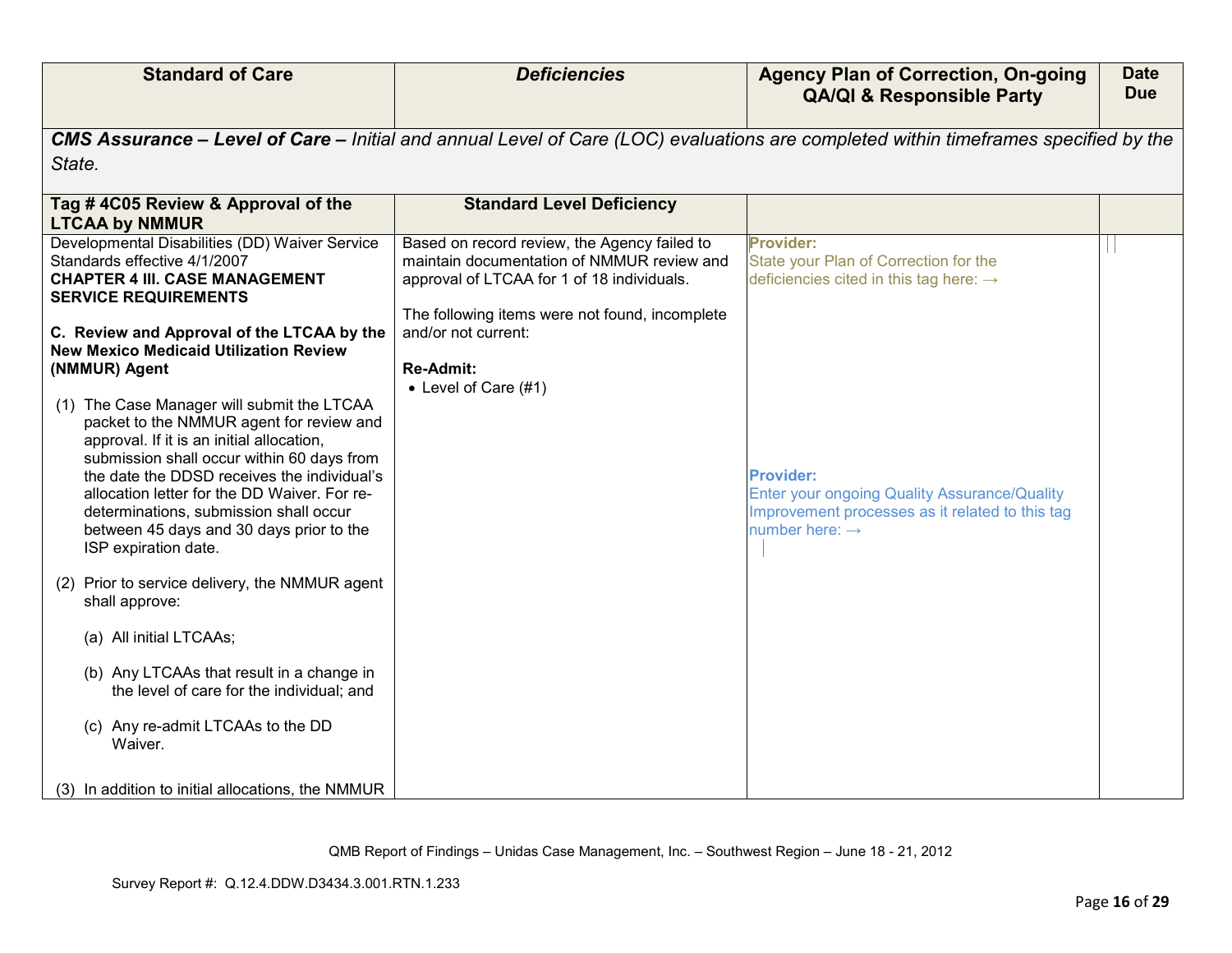| agent reviews and approves the LTCAA                                                                                |  |  |
|---------------------------------------------------------------------------------------------------------------------|--|--|
| every three years for individuals on the                                                                            |  |  |
| Waiver.                                                                                                             |  |  |
| (4) The Case Manager shall respond to                                                                               |  |  |
|                                                                                                                     |  |  |
|                                                                                                                     |  |  |
| NMMUR within specified timelines when<br>the LTCAA packet is returned for<br>corrections or additional information. |  |  |
|                                                                                                                     |  |  |
|                                                                                                                     |  |  |
|                                                                                                                     |  |  |
|                                                                                                                     |  |  |
|                                                                                                                     |  |  |
|                                                                                                                     |  |  |
|                                                                                                                     |  |  |
|                                                                                                                     |  |  |
|                                                                                                                     |  |  |
|                                                                                                                     |  |  |
|                                                                                                                     |  |  |
|                                                                                                                     |  |  |
|                                                                                                                     |  |  |
|                                                                                                                     |  |  |
|                                                                                                                     |  |  |
|                                                                                                                     |  |  |
|                                                                                                                     |  |  |
|                                                                                                                     |  |  |
|                                                                                                                     |  |  |
|                                                                                                                     |  |  |
|                                                                                                                     |  |  |
|                                                                                                                     |  |  |
|                                                                                                                     |  |  |
|                                                                                                                     |  |  |
|                                                                                                                     |  |  |
|                                                                                                                     |  |  |
|                                                                                                                     |  |  |
|                                                                                                                     |  |  |
|                                                                                                                     |  |  |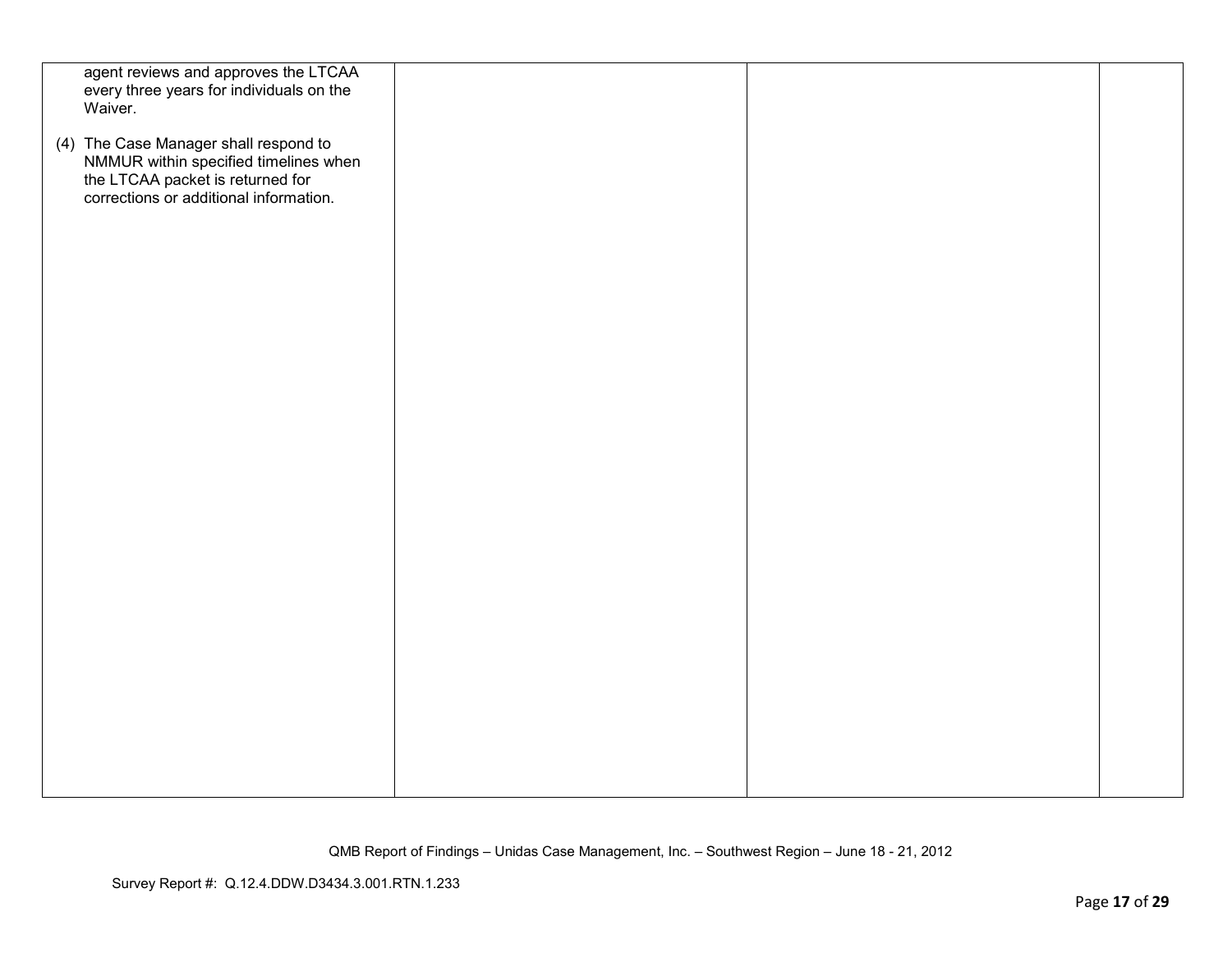| <b>Standard of Care</b>                                                                                                                                                                                                                                                                                                                                                                                                                                                                                                                       | <b>Deficiencies</b> | <b>Agency Plan of Correction, On-going</b><br><b>QA/QI &amp; Responsible Party</b>                                                                  | <b>Date</b><br><b>Due</b> |
|-----------------------------------------------------------------------------------------------------------------------------------------------------------------------------------------------------------------------------------------------------------------------------------------------------------------------------------------------------------------------------------------------------------------------------------------------------------------------------------------------------------------------------------------------|---------------------|-----------------------------------------------------------------------------------------------------------------------------------------------------|---------------------------|
| accordance with the reimbursement methodology specified in the approved waiver.                                                                                                                                                                                                                                                                                                                                                                                                                                                               |                     | CMS Assurance – Financial Accountability – State financial oversight exists to assure that claims are coded and paid for in                         |                           |
| TAG #1A12 All Services Reimbursement (No Deficiencies)                                                                                                                                                                                                                                                                                                                                                                                                                                                                                        |                     |                                                                                                                                                     |                           |
| <b>SERVICE DELIVERY AND LOCATION</b>                                                                                                                                                                                                                                                                                                                                                                                                                                                                                                          |                     | Developmental Disabilities (DD) Waiver Service Standards effective 4/1/2007 Chapter 1. III. PROVIDER AGENCY DOCUMENTATION OF                        |                           |
| <b>B. Billable Units:</b> The documentation of the billable time spent with an individual shall be kept on the written or electronic record that is prepared<br>prior to a request for reimbursement from the HSD. For each unit billed, the record shall contain the following:<br>(1) Date, start and end time of each service encounter or other billable service interval;<br>(2) A description of what occurred during the encounter or service interval; and<br>(3) The signature or authenticated name of staff providing the service. |                     |                                                                                                                                                     |                           |
| months of February, March and April 2012.                                                                                                                                                                                                                                                                                                                                                                                                                                                                                                     |                     | Billing for Case Management services was reviewed for 18 of 18 individuals. Progress notes and billing records supported billing activities for the |                           |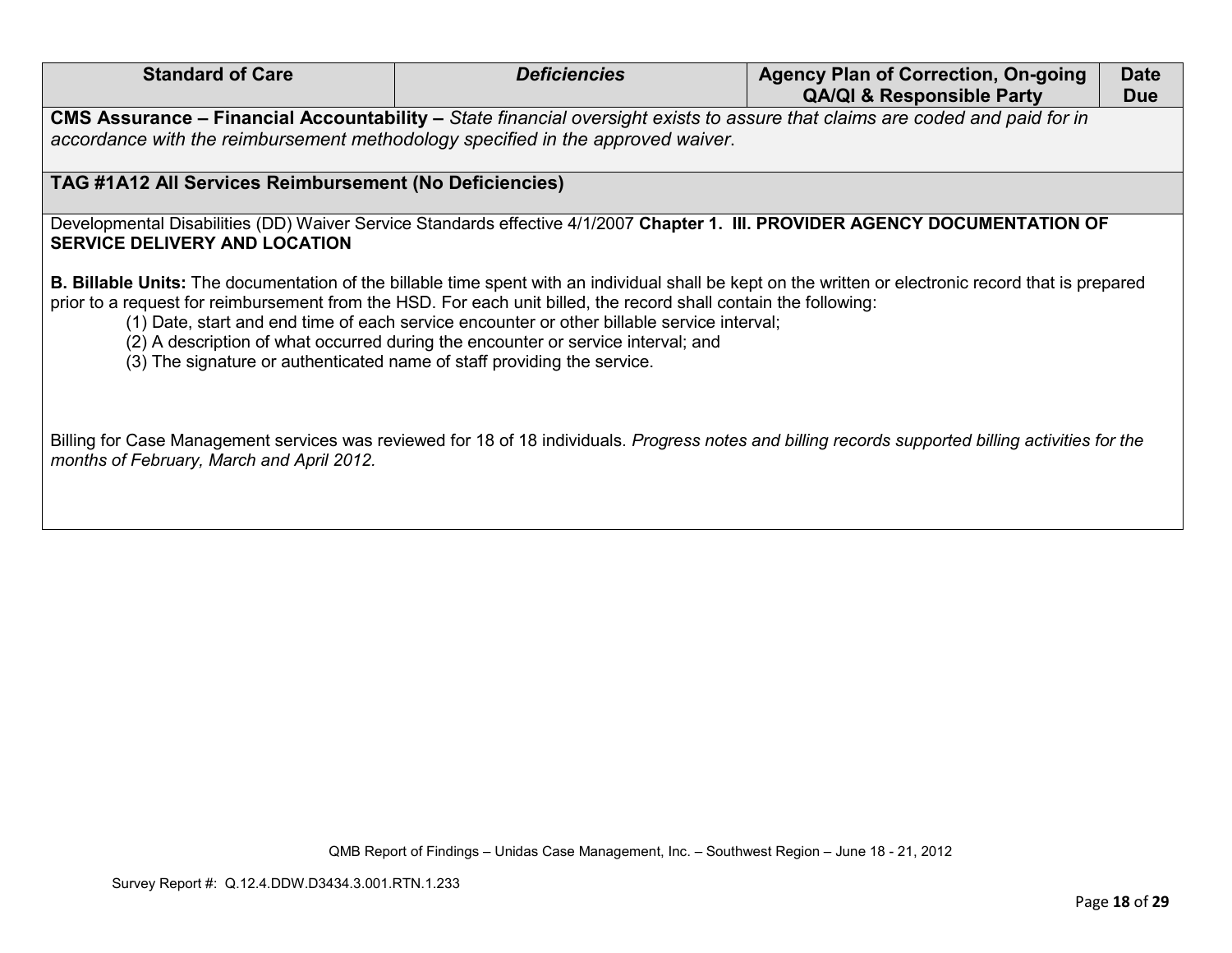### SUSANA MARTINEZ, GOVERNOR



#### BRAD McGRATH, INTERIM SECRETARY

Date: **October 12, 2012** 

| To:<br>Provider:       | Scott Newland, President<br>Unidas Case Management, Inc. |
|------------------------|----------------------------------------------------------|
| Address:               | 2403 San Mateo Blvd., NE W-17                            |
| State/Zip:             | Albuquerque, NM 87110                                    |
| E-mail Address:        | rscottnewland@gmail.com                                  |
| CC:                    | Kristin Pasquini-Johnson, Quality Assurance Director     |
| Address:<br>State/Zip: | 2401 San Mateo Blvd., NE W-17<br>Albuquerque, NM 87110   |
| E-mail Address:        | kpjohnson@unidascm.org                                   |
|                        |                                                          |
| Region:                | Southwest                                                |
| Survey Date:           | June 18 - 21, 2012                                       |
| Program Surveyed:      | Developmental Disabilities Waiver                        |
| Service Surveyed:      | Case Management                                          |

Dear Mr. Newland & Ms. Pasquini-Johnson:

Survey Type: Routine

The Division of Health Improvement/Quality Management Bureau has received, reviewed and approved the supporting documents you submitted for your Plan of Correction. The documents you provided verified that all previously cited survey Deficiencies have been corrected.

#### **The Plan of Correction process is now complete.**

### **Furthermore, your agency is now determined to be in Compliance with all Conditions of Participation.**

To maintain ongoing compliance with standards and regulations, continue to use the Quality Assurance (self-auditing) processes you described in your Plan of Correction.

Consistent use of these Quality Assurance processes will enable you to identify and promptly respond to problems, enhance your service delivery, and result in fewer deficiencies cited in future QMB surveys.

Thank you for your cooperation with the Plan of Correction process, for striving to come into compliance with standards and regulations, and for helping to provide for the health, safety and personal growth of the people you serve.